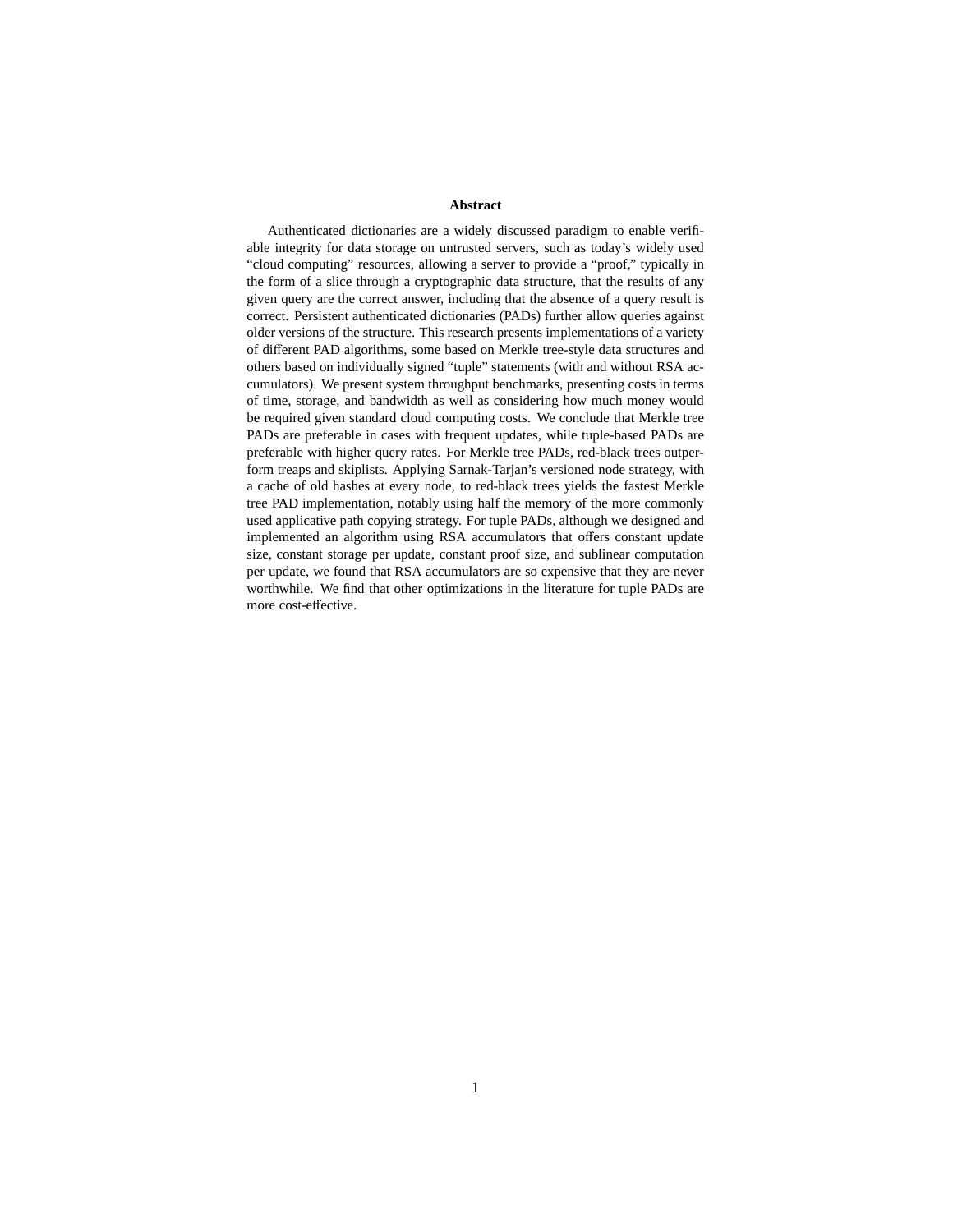# Authenticated dictionaries: Real-world costs and tradeoffs

Scott A Crosby and Dan S. Wallach Rice University

December 14, 2010

# **1 Introduction**

The recent growth of cloud computing and software-as-a-service offers an attractive option for storing data "in the cloud" rather than locally, for example, replicating data to improve fault tolerance. Of course, the cloud computing provider may well be untrusted. In situations where one author wants to use cloud services to publish data to multiple consumers, or to store data remotely, data integrity is a vital concern. These situations include outsourced databases [37] and untrusted or distributed filesystems [24, 20, 31, 12]. Similar problems of untrusted remote storage occur in commercial remote backup services, p2p systems, smartcard storage [13, 34], and certificate revocation lists [26].

Many of these designs can be implemented using the *dynamic authenticated dictionary* paradigm (*DAD*) [26, 19]. A DAD is a key/value dictionary that permits updates. Updates are signed by trusted *authors*. The dictionary is stored on untrusted *servers* and queried by *clients*. Query responses are authenticated by the author's digital signature.

An authenticated dictionary can be extended to be a *PAD* or *persistent authenticated dictionary* [2, 11], by allowing queries to older versions as well as the current version, such as in revision control systems [36]. Explicit versioning, plus an external channel to alert clients to the latest version ID, are essential to defeating version rollback attacks.

For this research, we implemented 21 different PAD algorithms, including prior designs based on Merkle trees [2] and our prior work with "tuple-based" PADs [11]. RSA accumulators [7, 10] have also been proposed as a primitive for building authenticated dictionaries [30]. In this paper we designed and implemented such a PAD offering constant update size, constant storage per update, constant proof size, and sublinear computation per update, all by using accumulator techniques. For each algorithm we measured the time, space and communication overheads, determining real-world performance that includes the constant factors of digital signature generation, modular exponentiation, primality testing, serialization, and so forth.

In earlier work, we presented a traditional complexity analysis of these algorithms [11]. Because our current work measures real implementations, we can report performance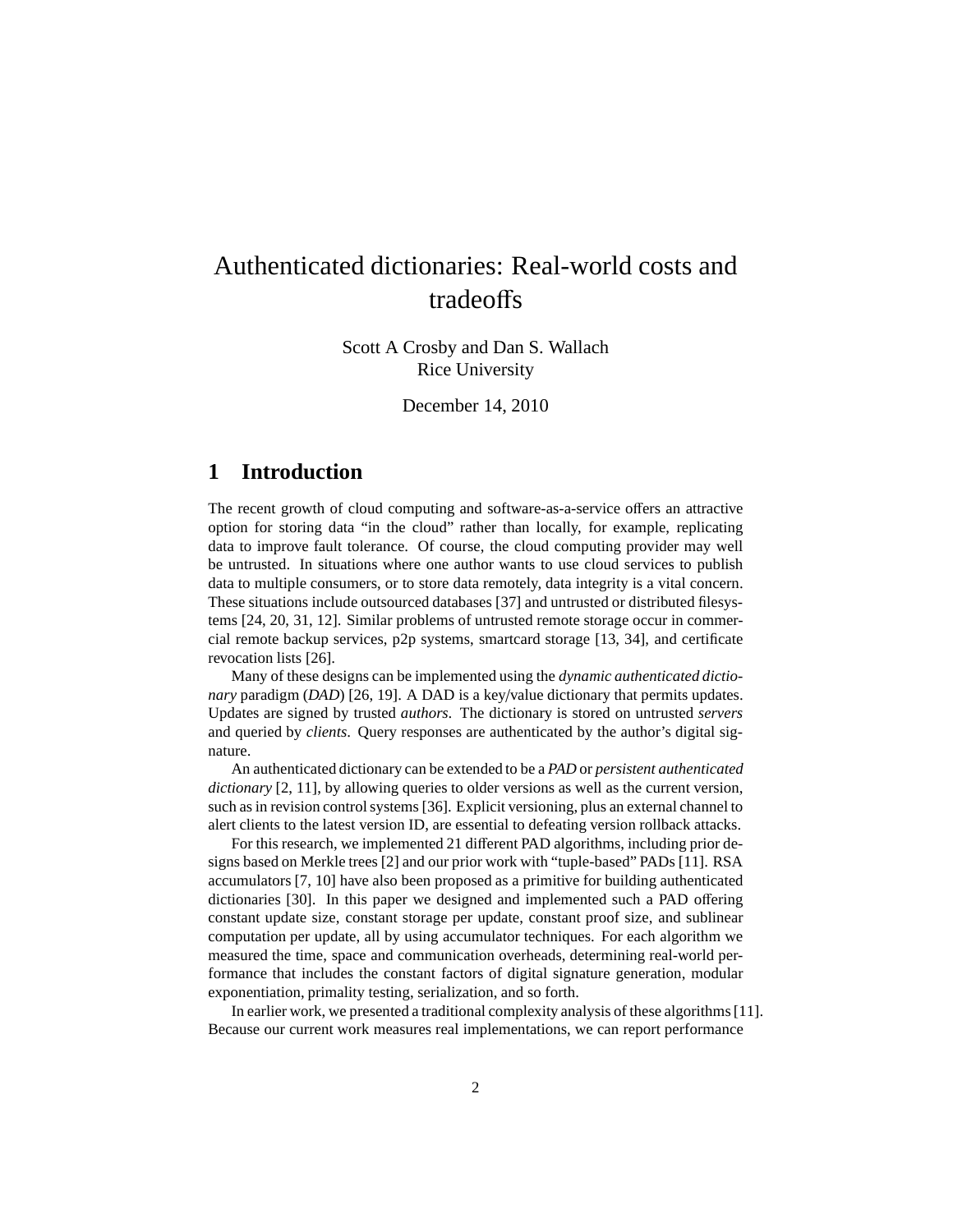in terms of milliseconds, bytes, and dollars, leading to some surprising results. For example, in comparing PADs using RSA accumulators with PADs using other cryptographic data structures built from hashes and traditional digital signatures, we concluded that RSA accumulators are *never*the preferable algorithm, despite their superior asymptotic complexity. Results like this would be difficult or impossible to prove absent running code.

Our collection of PAD algorithms make different tradeoffs of CPU, bandwidth, and storage requirements. The ideal algorithm for any given workload will thus depend on the relative costs of these resources. Rather than guess at these tradeoffs, we instead normalize them using contemporary costs, in U.S. Dollars, charged by Google and Amazon for bandwidth, CPU time, and storage on their EC2 and AppEngine services, respectively. If we assume that Google and Amazon are offering these resources at their marginal cost, i.e., that their rates charged for bandwidth, CPU time, and storage are close to the actual costs to any provider delivering large quantities of these resources, then our evaluation strategy should generalize to other vendors as well. Furthermore, our measurements can be easily extrapolated to allow a system designer to consider a variety of "what if" scenarios (e.g., what if crypto accelerators allowed a huge speedup for crypto algorithms) and know which PAD algorithms are likely to be the fastest or cheapest under their system constraints.

In Section 2, we introduce the properties that a persistent authenticated dictionary possesses and we summarize the two classes of PAD algorithms we investigate. In Section 3, we describe PAD algorithms based on search trees. In Section 4, we describe our prior PAD algorithms based on signed tuples and introduce our new RSA accumulator variation. In Section 5, we describe our PAD implementations and evaluation methodology. Section 6 presents benchmark results for our tree PAD implementations. Section 7 presents benchmark results for our tuple-based PAD implementations, including the RSA accumulator variation. Section 8 presents realistic benchmark results against real-world traces. Section 9 discusses issues relating to scaling these systems up to larger compute clusters. Section 10 discusses how to extrapolate our benchmark results to different scenarios. Finally, conclusions and future work are discussed in Section 11.

# **2 Background**

PAD systems divide the world into three roles. Trusted authors *update* the dictionary by inserting or removing key-value pairs. At any time, a *snapshot* of the contents of the dictionary can be taken, resulting in a new *version* of the PAD. The author then sends an *update blob* to the server containing data and authentication information that is stored in a *repository*, used by the server to respond to lookup requests from clients. Clients send lookup requests containing a lookup key to the server and receive a *lookup proof* of the membership of the key and its corresponding value, or non-membership of that key in the dictionary, signed by the author. What makes a PAD "tamper-evident" or "authenticated" is that a malicious server can neither lie to clients about the existence or non-existence of the stored key, nor lie about the value stored for a key without the cooperation of the author (or without breaking the underlying cryptosystem).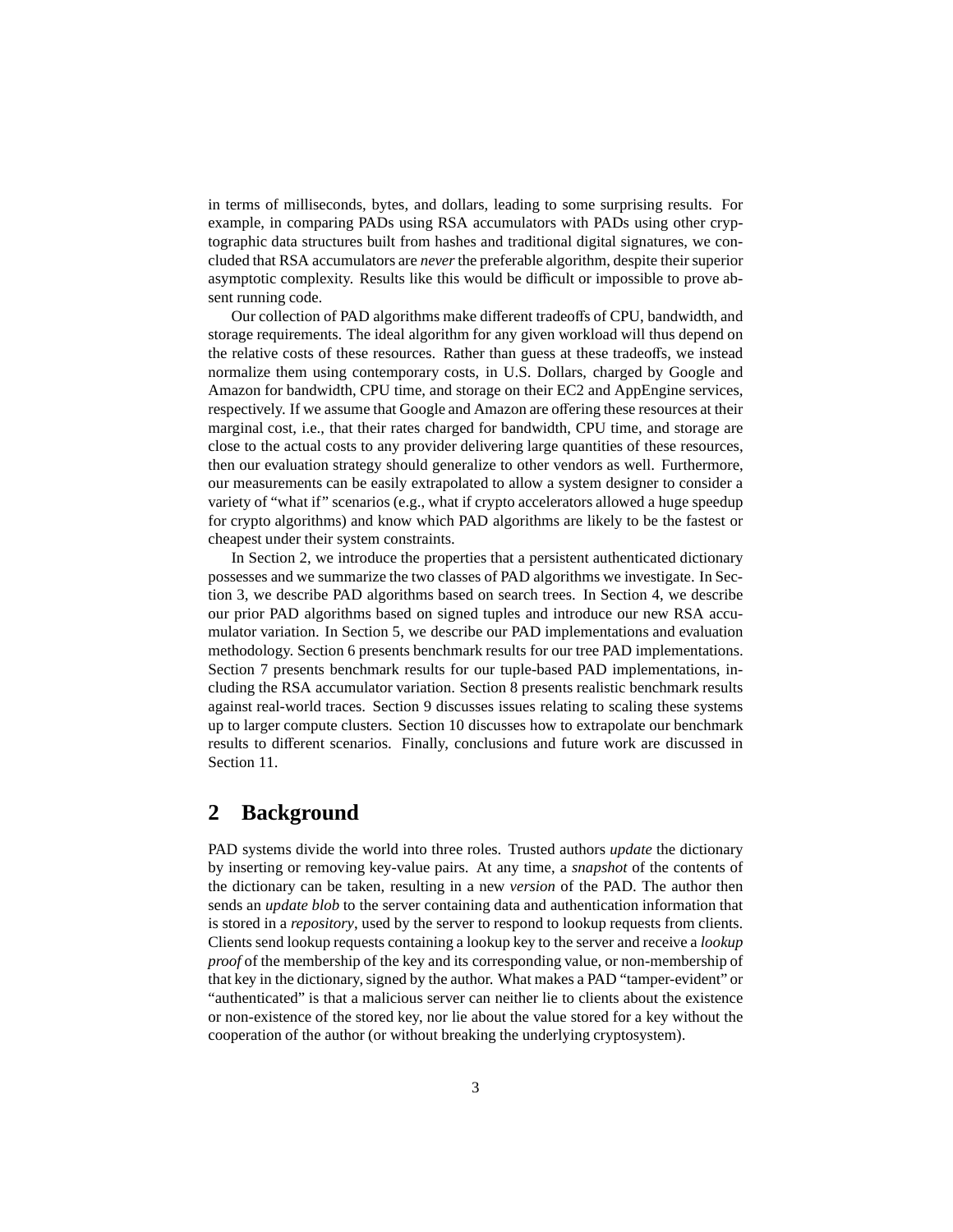In an outsourced storage model, the authors and client may well be the same entity. In any PAD design, we assume a single author who produces digital signatures and possibly multiple clients who can verify them. The server is untrusted and clients have limited state with which to verify the server's output. Authors are assumed to only know about the latest snapshot, while the server is assumed to store all snapshots.

In the next two subsections, we consider two main structuresfor PADs: those based on Merkle trees and those based on individually signing records.

### **2.1 Tree-based PADs**

Given a search tree where each node contains a key, value and two child pointers, we can build an authenticated dictionary by building a Merkle tree [21]. If the root hash of such a tree is signed by the author, a server can prove membership of a key in such a tree by showing a path in the search tree to the key. A server can prove non-membership by showing a path to the unique location in the tree where the key would have been stored.

When implementing a PAD, the author only needs to manage one search tree, that of the latest snapshot. On the server, each snapshot is a logically distinct Merkle tree with a different signed root hash. Rather than storing each snapshot as a distinct tree, we can exploit the similarity between trees across snapshots to implement a more space-efficient repository on the server. The design of the repository may affect the performance of the server or its memory usage, but has no effect on the size of an update or lookup proof.

There are several Merkle tree-based approaches for implementing the repository. In Section 3.3, we describe four different implementations and in Section 6.2, we compare their performance. We could use any balanced search tree that supports  $O(1)$  expected (not amortized) node mutations per update, such as AVL [1] or red-black trees [17]. The balanced tree algorithm has an effect on the sizes of an updates and lookup proofs. We like treaps [4] for their set-uniqueness properties but we also implement skiplists (see Section 3.1.2) and red-black trees (see Section 3.1.3).

Combining the choice of repository designs and the choice of balanced tree algorithms, we have 12 different PAD implementations that we can compare. In Section 3.1 we describe our implementation of all three algorithms and in Section 6.1 we compare their performances.

#### **2.1.1 Set-unique representations**

Treap and skiplist designs are normally probabilistic, in that the ultimate layout of the data structure depends upon random coin flips. We can determinize these datastructures by using a hash function over the key stored in a node. Our deterministic treaps and skiplists become "set-unique," meaning that all authenticated dictionaries with the same contents will have identical tree structures. If we build Merkle trees from these treaps or skiplists, then any two dictionaries with identical contents will have identical root hashes. Set-uniqueness [3, 27] also makes these data structures history independent [23]. The root hash that authenticates such a treap or skiplist will leak no information about the insertion order of the keys or of the past contents. Such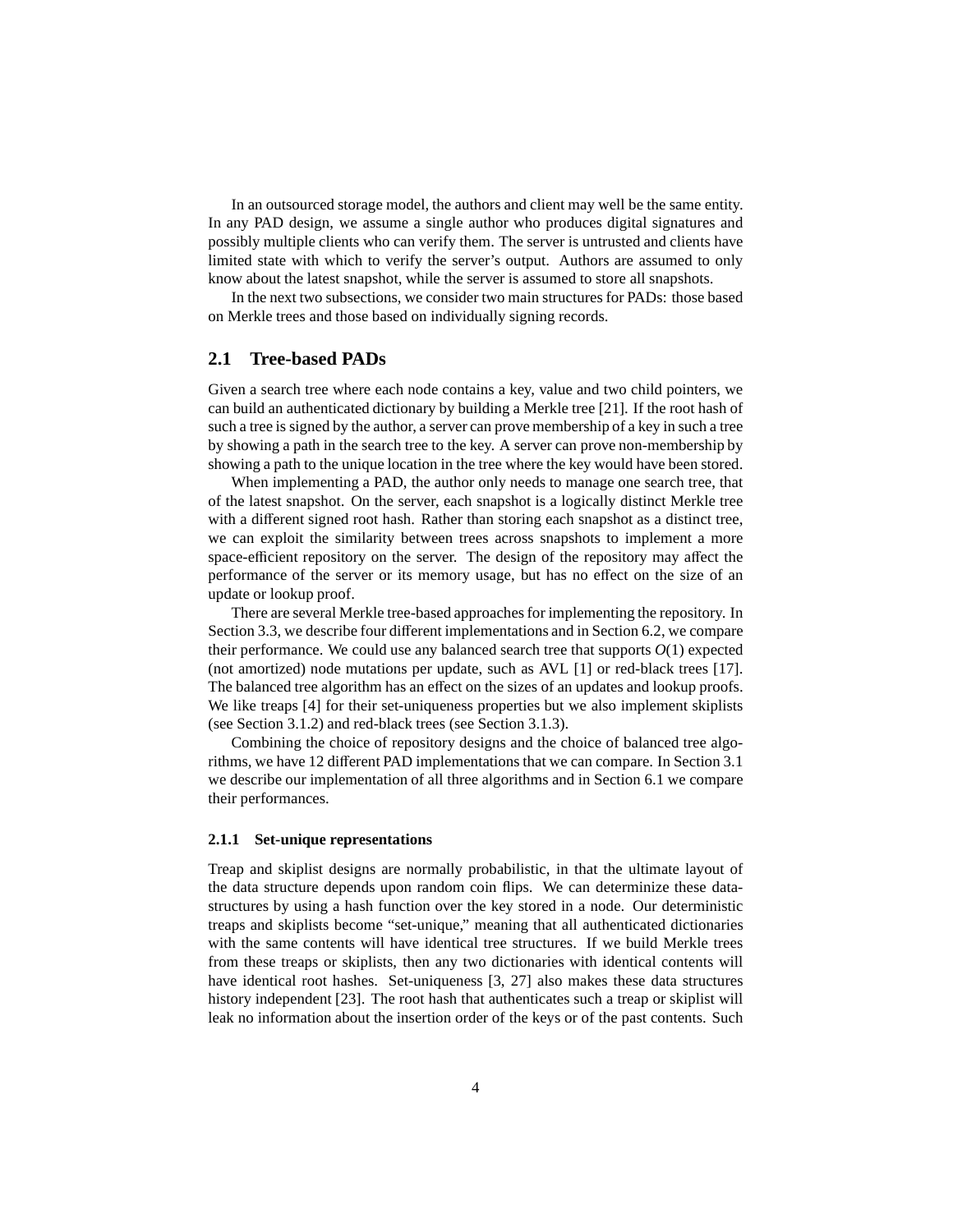semantics may be valuable, for example, with electronic vote storage or with zeroknowledge proofs.

History-independence is also useful if a dictionary is used to store or synchronize replicated state in a distributed system. Updates may arrive to replicas out-of-order, perhaps through multicast or gossip protocols. Also, by using a set-unique authenticated data structure, we can efficiently determine if two replicas are inconsistent.

History independence makes it easier to recover from backups or create replicas. If a host tries to recover the dictionary contents from a backup or another replica, history independence assures that the recovered dictionary has the same root hash. Were a non-set-unique data structure, such as red-black tree, used the different insertion order between the original dictionary and that used when recovering would likely lead to different root hashes even though the recovered dictionary had the same contents.

### **2.2 Tuple-based PADs**

Unlike authenticated dictionaries based around search trees, tuple-based authenticated dictionaries and persistent authenticated dictionaries offer *constant* proof size, regardless of the number of keys in the dictionary. At their core, they are based around signed statements of the form:

"*Key*  $k_j$  *has value c<sub>j</sub>, and there are no keys in the dictionary in the interval*  $(k_j, k_{j+1})$ ." These statements are represented as *tuples*,  $([k_j, k_{j+1}), c_j)$ , and can be used to design an authenticated dictionary. A PAD can be designed by extending these tuples to additionally include version numbers. In Section 4 we describe such a PAD, including optimizations to reduce signature overhead by using speculation, and reduce storage on the server by including version number ranges in tuples; we also propose a new optimization where we use RSA accumulators [7] to reduce communication costs. In total, we implemented 9 variations on tuple PADs and in Section 7 we analyze their performance.

# **3 Tree PADs**

In this section we describe tree-based PADs. Every tree-based PAD is a Merkle tree, but we must make two orthogonal design choices: the tree balancing operations, and how the repository is stored. The repository logically consists of a forest of trees, one for each snapshot, but we wish to share storage across trees to save space. Treebased PADs based around path copying red-black trees and skiplists were originally designed by Anagnostopoulos et al. [2]. Extensions to support Sarnak-Tarjan trees were presented our prior work [11] which we briefly summarize.

In a Merkle tree, each node *x* is assigned a *subtree authenticator x*.*H* with the following recurrence:  $x.H = H(x.key, H(x.val), x.left.H, x.right.H)$  where *H* is a cryptographic hash function.

A *lookup proof*, seen in Figure 3 and returned on a lookup request, is a proof that a key  $k_q$  is in the tree. It consists of a pruned tree containing the search path to  $k_q$ . Subtree authenticators for the sibling nodes on the search path are included in the proof as well as subtree authenticators of the children of the node containing  $k_q$ , if  $k_q$  is found. From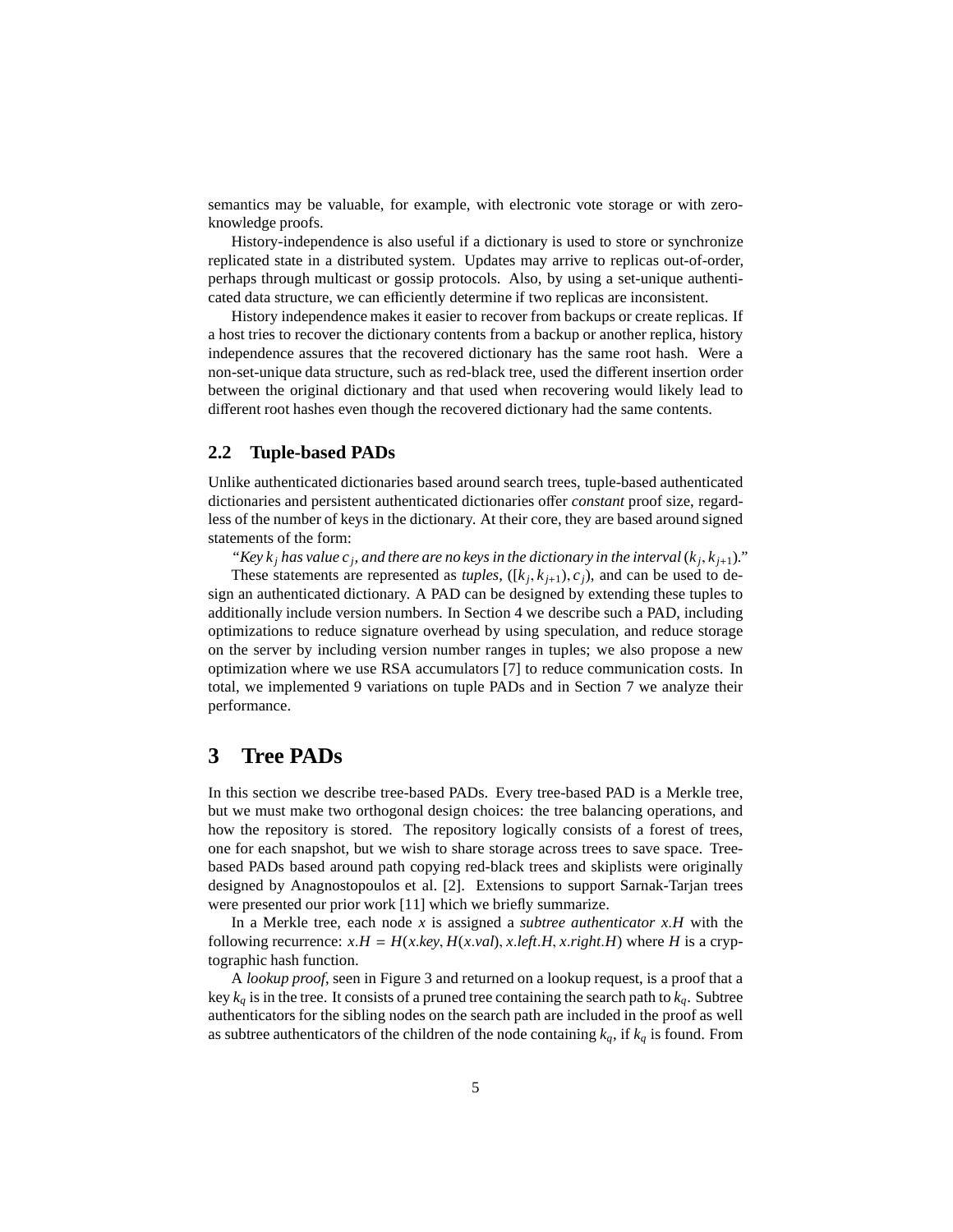this pruned tree, the root authenticator is reconstructed and compared to the trusted root authenticator signed by the author. We can prove that a key is not in the tree by showing a path to the unique leaf location where that key would otherwise be stored.

For a balanced search tree, a lookup proof has size *O*(log *n*), and can be generated in  $O(\log n)$  time.

Conventionally, the subtree authenticators for each node in the tree will be precomputed and stored in the node, but we note that these values can be recomputed whenever needed, on the fly, from the keys and values in the subtree, offering a variety of time, space, and design tradeoffs. As such, keeping the hashes around can be thought of as a form of caching.

Without a cache, generating a lookup proof requires  $O(n)$  time for recomputing subtree authenticators of elided subtrees.

### **3.1 Di**ff**erent tree-balancing algorithms**

#### **3.1.1 Treap**

Treaps [4] are a randomized search tree that can implement a dictionary with a  $O(\log n)$ expected cost of an insert, delete, or lookup. Treaps support efficient set union, difference, and intersection operations [8]. Each node in a treap is given a key, value, priority, and left and right child pointers. Nodes in a treap obey the standard search-key order; a node's key always compares greater than all of the keys in its left subtree and less than all of the keys in its right subtree. In addition, each node in a treap obeys the heap property on its priorities; a node's priority is always less than the priorities of its descendants. Operations that mutate the tree will perform rotations to preserve the heap property on the priorities. When the priorities are assigned at random, the resulting tree will be probabilistically balanced. Furthermore, given an assignment of priorities to nodes, a treap on a given set is unique.<sup>1</sup> *Deterministic treaps* can be created by assigning priorities using a cryptographic digest of the key, creating a set-unique representation [4].

Assuming that the cryptographic digest is a random oracle, in expectation, each insert and delete only mutates *O*(1) nodes, consisting of one node having a child pointer modified and  $O(1)$  rotations. The expected path length to a key in the treap is  $O(\log n)$ . The worst case is  $O(n)$ , but this is unlikely to ever occur.

#### **3.1.2 Skiplists**

Papamanthou et. al. [2] described PADs based on path copying red-black trees and skiplists. In this section, we describe skiplists and how they can represent an authenticated dictionary. A skiplist [32] is a data structure offering logarithmic lookups, inserts, and deletes. A classic skiplist is a singly-linked list except that nodes may have several outgoing links, stored in a variable-sized array, which can skip over a large number of list nodes.

<sup>&</sup>lt;sup>1</sup>Proof sketch: If all priorities are unique for a given set of keys, then there exists one unique minimumpriority node, which becomes the root. This uniquely divides the set of keys in the treap into two sets, those less than and greater than that node's key, stored in the left and right subtrees, respectively. By induction, we can assume that the subtrees are also unique.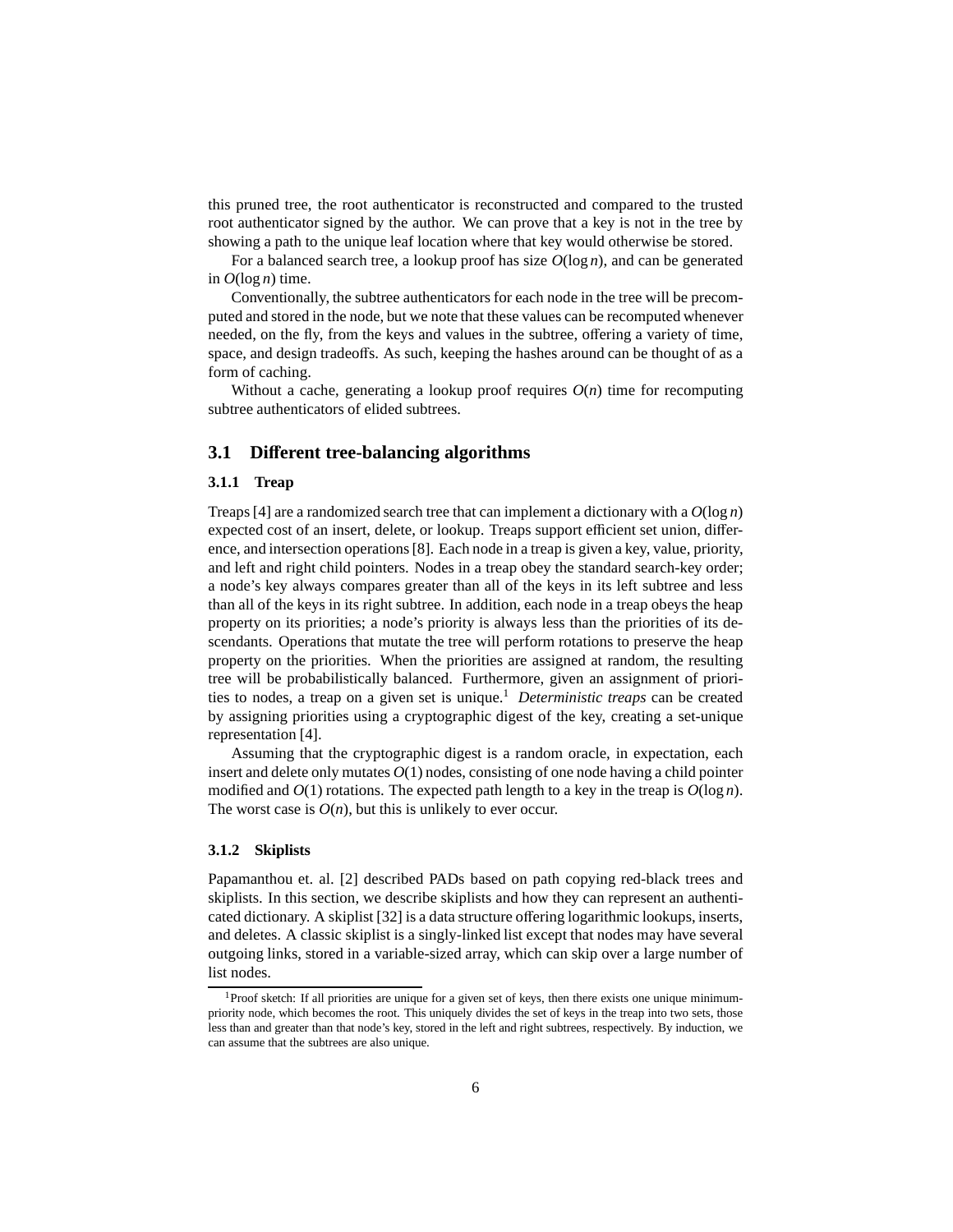An alternative formulation of skiplists exists, shown in Figure 1, where each variablesized array is represented as a "tower" of nodes where each node has only two outgoing links. This forms a representation of a skiplist resembling a set of parallel sorted linked lists. Each key in the skiplist is assigned a maximum level  $L_{\text{max}}$  when it is inserted, and it will be placed in the level-*L*max linked list and all lower-level linked lists.

Maximum levels are assigned using an exponential distribution. The level-0 list contains every list node. The level-*i*th list contains one in every 2*<sup>i</sup>* list nodes on average. In this example, keys  $\{3, 6, 9, 15\}$  are at level 0, key  $\{8\}$  is at level 1 and keys  $\{5, 11\}$  are at level 3. If the level of a key is chosen deterministically from the key, the skiplist over a set of keys will be set-unique. Searching a skiplist involves starting in the upper left and "skipping" many nodes by using the higher level links. Skiplists offer an expected *O*(log *n*) update time and lookup time. Just as with a treap, the worst-case lookup and update time is  $O(n)$ .

Our applicative tree-representation of skiplists is based on the tower-style skiplist authentication trees as used in Goodrich et. al. [14]. We improve on their constructions in several ways, described below.

During lookups, not every edge in a skiplist is used. Extra edges, represented in grey in Figure 1, are only needed for performing updates. We observe that completely omitting the extra edges lets us store a skiplist as if it were an ordinary binary tree; it can then be made persistent using any technique applicable to a binary tree. To this end, we have redesigned our skiplists to not require these extra edges. In Figure 2 we present our final representation of this skiplist.

In addition to a new formulation of skiplists as binary trees, our lookup proofs improve on prior work in authenticated skiplists. Lookup proofs consist of a path from the root to node containing a lookup key. A lookup proof showing non-membership must prove that the interval between the two neighboring keys where the lookup key would otherwise belong does not contain the lookup key.

In the original formulation of authenticated skiplists, non-membership is proved by including the right siblings of each node in the path from the root to the lookup key. For example, to prove that the key 7 is not in the skiplist in Figure 2, the server includes the bold-faced edges along with the  $(-\infty, \infty)$  edge at  $L_3$  and the (5, 11) edge at  $L_2$ . When proving non-membership of a lookup key that occurs after a level-0 node without a right sibling, the proof of non-membership uses the right successor key stored in that node.

We can improve on this construction. Observe that in a skiplist, the successor of a level-0 node without a right sibling is always the key stored in the right sibling of the first ancestor of that node with a right sibling. If the lookup proof already contains the right sibling of every node in the lookup path, then the successor node is already included in the proof, removing the need for any nodes to explicitly store the keys of their successors. By removing the non-tree-like behavior of storing successor keys, this construction simplifies the design and implementation of update operations.

We can further optimize the proof when the author is trusted to correctly build the skiplist. Instead of including every right sibling in the lookup proof, we only need to include *one* right sibling. If we want to show that a key *K* is not in the skiplist, we do a search for *K*. If we find a level  $L_0$  node *N* with key  $k_1 < K$  and a right child containing  $k_2 > K$ , then by including both *N* and its right child, we can prove that *K* is not in the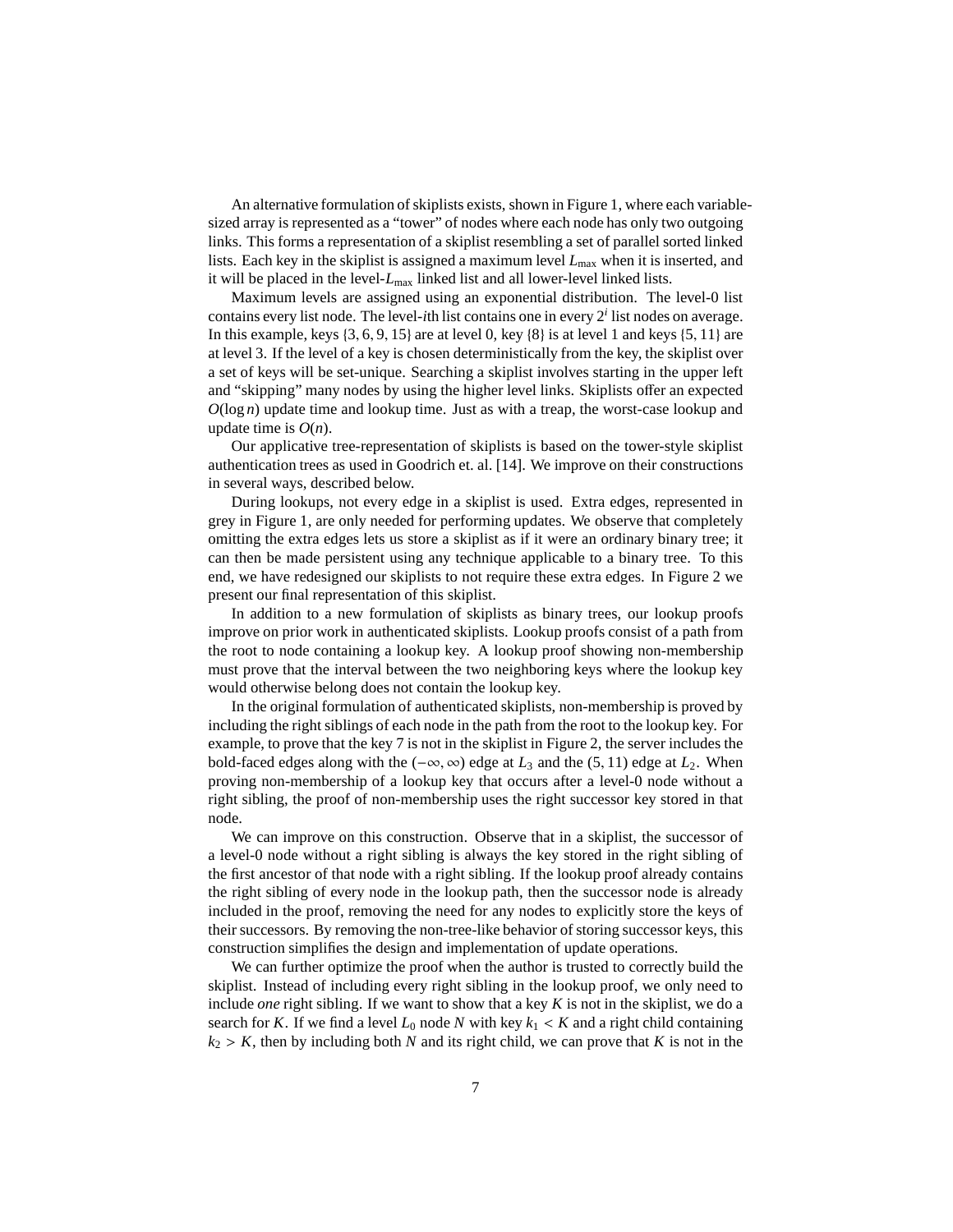

Figure 1: Skiplist representation. Dashed Figure 2: Skiplist query for "7." Higharrows represent redundant edges that are lighted nodes will be included in the reomitted in our implementation. sult proof to demonstrate that "7" is absent from the result.

skiplist. If *N* does not have a right child, then the successor key to  $k_1$  is stored in the right sibling of the first ancestor of *N* that has a right sibling, if that right sibling has key  $k_2 > K$ , then K is not in the dictionary. In our construction, only this one right sibling in the lookup path needs to be included in the proof whereas before, every right sibling was included. For example, in Figure 2, the level  $L_0$  node 6's first ancestor with a right sibling is the level  $L_1$  node 5, whose right sibling contains an 8. This is 6's successor in the skiplist. The highlighted edges and nodes would suffice to prove that the value 7 is absent from the data structure. This optimization makes our construction of a skiplist lookup proof include approximately half of the number of nodes as prior constructions.

#### **3.1.3 Red-black trees**

Authenticated dictionaries can also be built with red-black trees [2], offering *O*(1) expected node mutations,  $O(\log n)$  worst-case update costs, and  $O(\log n)$  worst case path length. Red-black trees offer a tighter bound than skiplists or treaps, with a logarithmic worst-case bound, not just a logarithmic expected-case bound<sup>2</sup>. We omit a detailed description of red-black trees here, but we note that red-black trees are not history independent. They should only be used when such semantics are not required.

#### **3.2 Persistent binary search trees**

Persistent search tree data structures extend ordinary search tree data structures to support lookups in past snapshots or versions. Persistent data structures have been extensively studied [9, 18], particularly with respect to functional programming [29, 5]. In this section we summarize the algorithms proposed by Sarnak and Tarjan [35], who considered approaches for persistent red-black search trees. Their techniques apply equally well to treaps, red-black trees, or our version of a skiplist, as described above.

Logically, a persistent dictionary built with search trees is simply a forest of trees, i.e., a separate tree for each snapshot. The root of each of these trees is stored in a

 ${}^{2}$ For simplicity in reporting results in our evaluation, we will gloss over the difference between expected and worst-case bounds.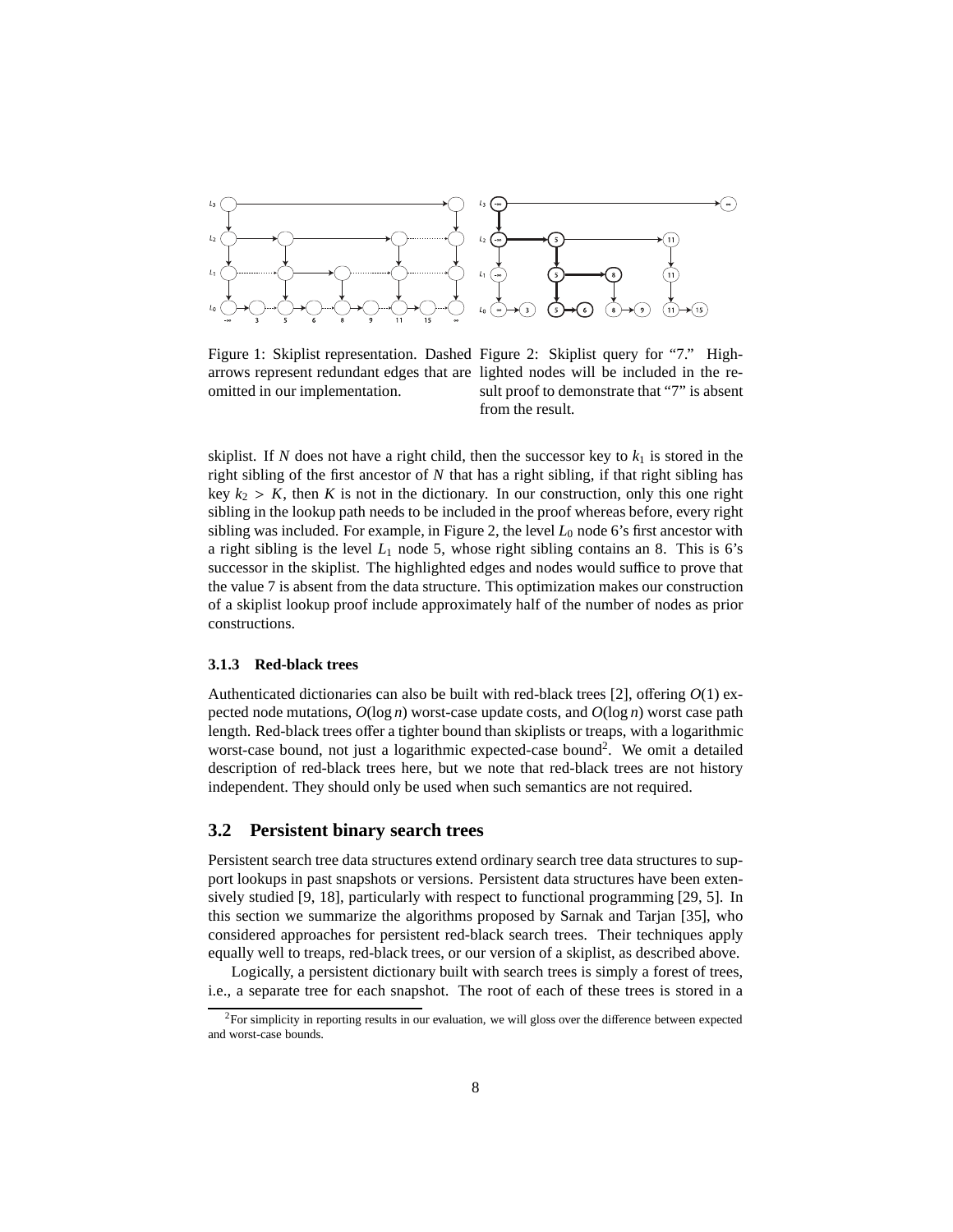

Figure 3: Graphical notation for a lookup proof for *M* or proving the non-membership of *N*. Circles denote the roots of elided subtrees whose children, grayed out, need not be included.

*snapshot array*, indexed by snapshot version. Historical snapshots are frozen and immutable. The most recent, or *current* snapshot can ostensibly be updated in place. Whenever a snapshot is taken, a new root is added to the snapshot array and that snapshot is thereafter immutable.

Sarnak and Tarjan proposed three strategies for representing the logical forest of trees: *copy everything*, *path copying*, and *versioned nodes*. They range from  $O(n)$ space to  $O(1)$  space per update. These different physical representations store the same logical forest. The simplest, *copy everything*, copies the entire tree on every snapshot and costs *O*(*n*) storage for a snapshot containing *n* keys.

**Path copying** uses a standard applicative tree, avoiding the redundant storage of subtrees that are identical across snapshots. Nodes in a path-copying tree are immutable. Where the normal, mutating treap, red-black, or skiplist algorithm would modify a node's children pointers, an applicative tree instead makes a modified clone of the node with the new children pointers. The parent node will also be cloned, with the clone pointing at the new child. This propagates up to the root, creating a new root. For any of red-black trees, treaps, or skiplists, each update will create *O*(1) new nodes and  $O(\log n)$  cloned nodes in expectation. When a snapshot is taken after every update, skiplists and treaps will use *O*(log *n*) expected storage per update while red-black trees will have a worst-case bound of *O*(log *n*) storage per update.

**Versioned nodes** are Sarnak and Tarjan's final technique for implementing partially persistent search trees and can represent the logical forest with *O*(1) expected amortized storage per update. We will first explain how versioned node trees work and then, in Section 3, we will show how to build these techniques into search trees with Merkle hashes.

Rather than allocating new nodes, as with path copying, versioned nodes may contain pointers to older children as well as the current children. While we could have an infinite set of old children pointers, versioned nodes only track two sets of children (*archived* and *current*) and a *timestamp T*. The archived pointers archive one prior version, with *T* used to indicate the snapshot time at which the update occurred so that a tree traverser knows whether to use the archived or current children pointers. A versioned node cannot have its children updated twice. If a node *x*'s children need to be updated a second time, it will be cloned, as in path copying. The clone's children will be set to the new children. *x*'s parent must also be updated to point to the new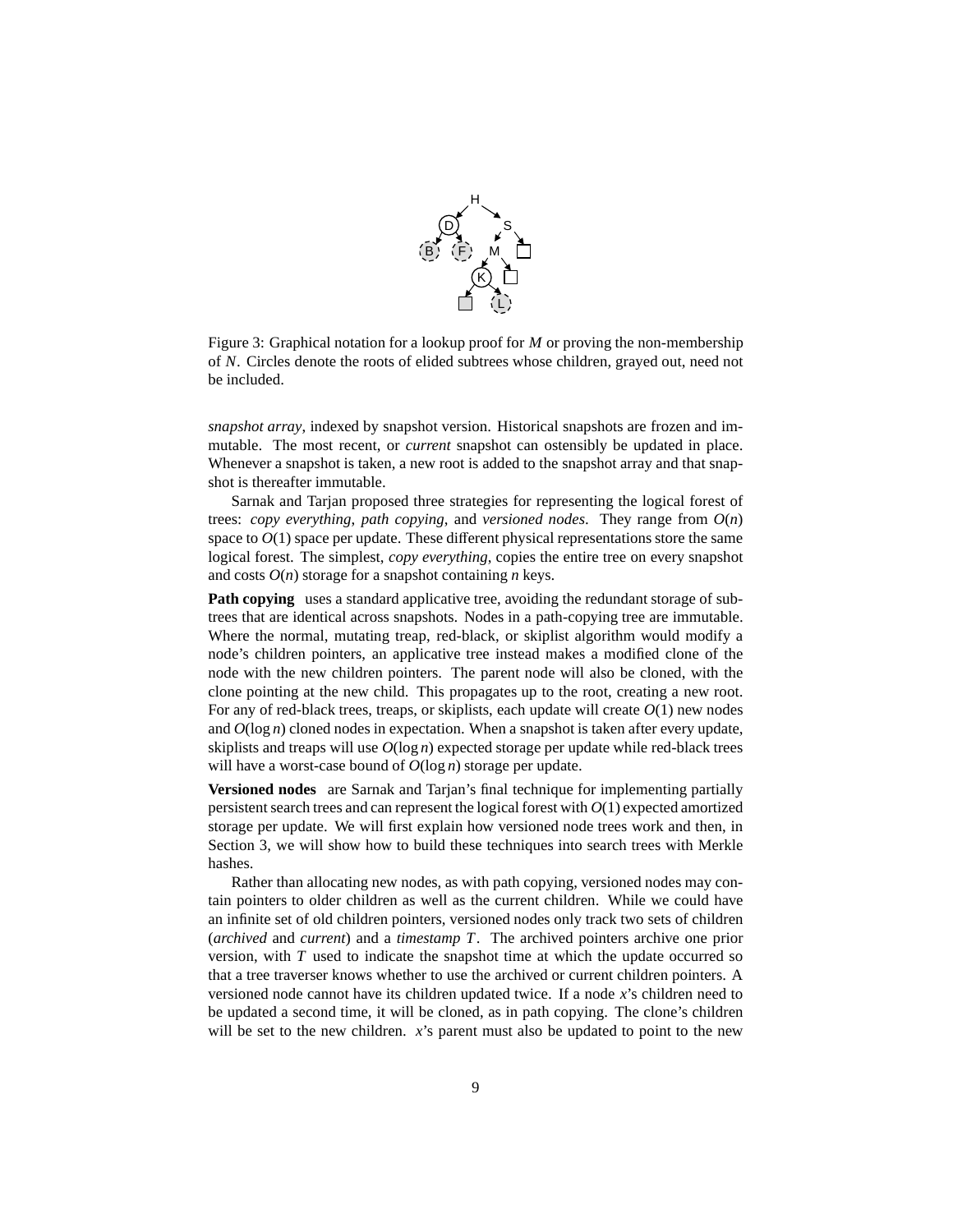

Figure 4: Four snapshots in a Sarnak-Tarjan versioned-node tree, starting with an empty tree, then inserting *R*, then inserting *S* , then deleting *S* . We show the archived children to the left of a node and the current children to the right. Note that *R* is modified in-place for snapshot 2, but cloned for snapshot 3.

clone, which may recursively cause it to be cloned as well if its archived pointers were already in use. In Figure 4 we present an example of a versioned node tree.

Each update to a treap or red-black tree requires an expected  $O(1)$  rotations, each of which requires updating the children of 2 versioned nodes, requiring a total of *O*(1) expected amortized storage per update. To support multiple updates within a single snapshot, we include a last-modified version number in each versioned node. If the children pointers of a node are updated several times within the same snapshot, we may update them in place. As with path copying trees, saving a copy of the root node in the snapshot array is sufficient to find the data for subsequent queries.

#### **3.3 Making trees persistent and authenticated**

Although Sarnak-Tarjan trees are a very concise way for a server to store a PAD's snapshots, the server must be able to generate lookup proofs on the demand of clients. Generating responses to lookup requests requires having subtree authenticators for pruned subtrees that are not included in the proof. When using Sarnak-Tarjan versioned-node trees, the subtree authenticator of a node will depend on the snapshot version being used. Consequently, a versioned node cannot simply keep one hash of its children.

Subtree authenticators can always be recomputed from the tree structure by visiting every node in the subtree. This requires no additional storage but this cacheless strategy is inefficient, with  $O(n)$  lookup proof generation times. Our prior work presented several caching strategies to either store or dynamically recalculate subtree authenticators [11]. The tradeoffs of different caching strategies are shown in Table 1.

Each versioned node can cache the changing authenticator for every version in a *versioned reference* which can be stored as an append-only resizable vector of pairs containing version number transition points  $v_i$  and subtree authenticator values  $r_i$ , (( $v_1$ ,  $r_1$ ),  $(v_2, r_2), \ldots (v_k, r_k)$ )). The cache is undefined for  $v < v_1$ . The cached value is  $r_1$  for  $v_1 \le v \le v_2$ ,  $r_2$  for  $v_2 \le v \le v_3$ , and so forth. The cached value is  $r_k$  for versions  $\geq v_k$  through the current version.  $r_i = \square$  means that the cache is invalid and the subtree authenticator must be recomputed by visiting the node's children. Lookups by version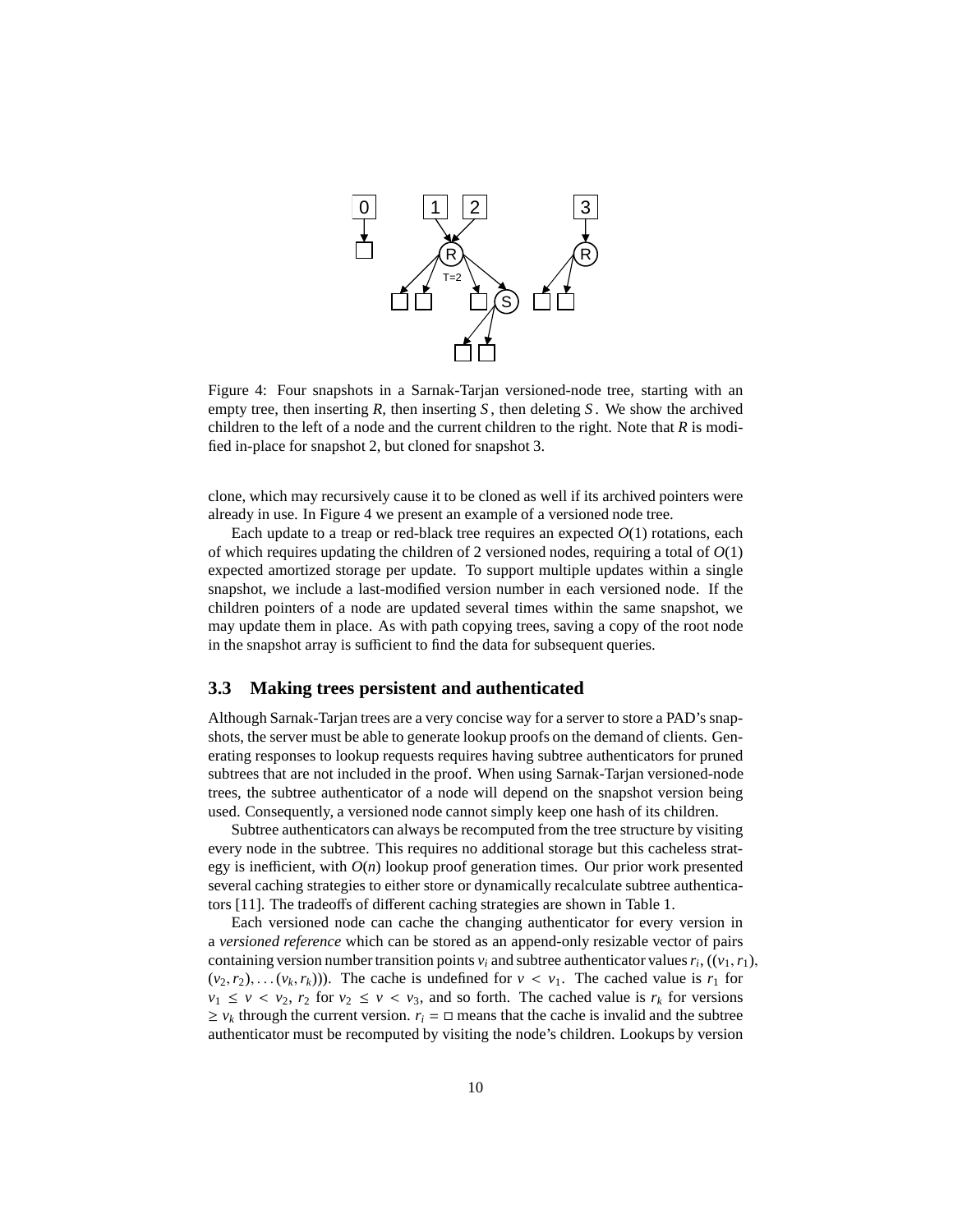| Caching strategies   Storage |              | Lookup proof  |
|------------------------------|--------------|---------------|
|                              | (per update) | (time)        |
| No cache                     | O(1)         | O(n)          |
| Cache everywhere             | $O(\log n)$  | $O(\log n)$   |
| Median layer                 |              | $O(\sqrt{n})$ |

Table 1: Caching strategies for subtree authenticators in a Sarnak-Tarjan tree.

number use binary search over the vector in  $O(\log k)$  time.

In the *cache everything* strategy, whenever that node's subtree authenticator changes in a new snapshot and results in logarithmic storage per update and logarithmic time to generate a lookup proof. This offers the same big-O storage as path copying but with lower constant factors because updating a cache is much cheaper than cloning a node.

In the *cache median* strategy, the repository only caches authenticators on the median layer of the tree, i.e., a tree containing *n* nodes will have depth  $log_2(n)$ , so the server caches on all nodes at depth  $\frac{\log_2 n}{2}$  $\frac{22}{2}$ . Compared to having no cache at all, only constant storage is expected per update, while the time to generate a lookup proof decreases from  $O(n)$  to  $O(\sqrt{n})$ .

#### **3.4 Implementation details**

We implemented treaps [4], red-black trees [17], and skiplists [32]. For the server's repository of persistent trees, we implement path copying and the three variations of storing/recomputing subtree authenticators on Sarnak-Tarjan versioned-node trees as discussed above, giving us 12 different tree-based PAD variations to benchmark. We present performance results from native C++ implementations.

Because we are supporting different types of applicative representations, our redblack, skiplist and treap implementations are *only* allowed to "mutate" the children of a node through an abstract interface which, given a node and a pair of new left and right children, returns a node representing the result of applying those changes. The result depends on the underlying repository implementation. With path copying, it will always be a clone. With Sarnak-Tarjan versioned trees, it may or may not be a clone. This requires that the implementations of these algorithms be *bottom-up* and *mutationfree*. In addition, because nodes store keys and values, we must preserve node identity during rotations and other operations, reusing nodes that already store the needed key and value, updating their children through our abstract interface, rather than needlessly cloning those nodes.

# **4 Tuple-based PADs**

In prior work, we presented a new design for implementing PADs with a series of individually signed messages, called *tuple-based PADs* [11]. We briefly introduce our design here, both at its most basic and with all of our optimizations. In Section 4.3, we extend tuple PAD designs to use RSA accumulators, reducing certain operations from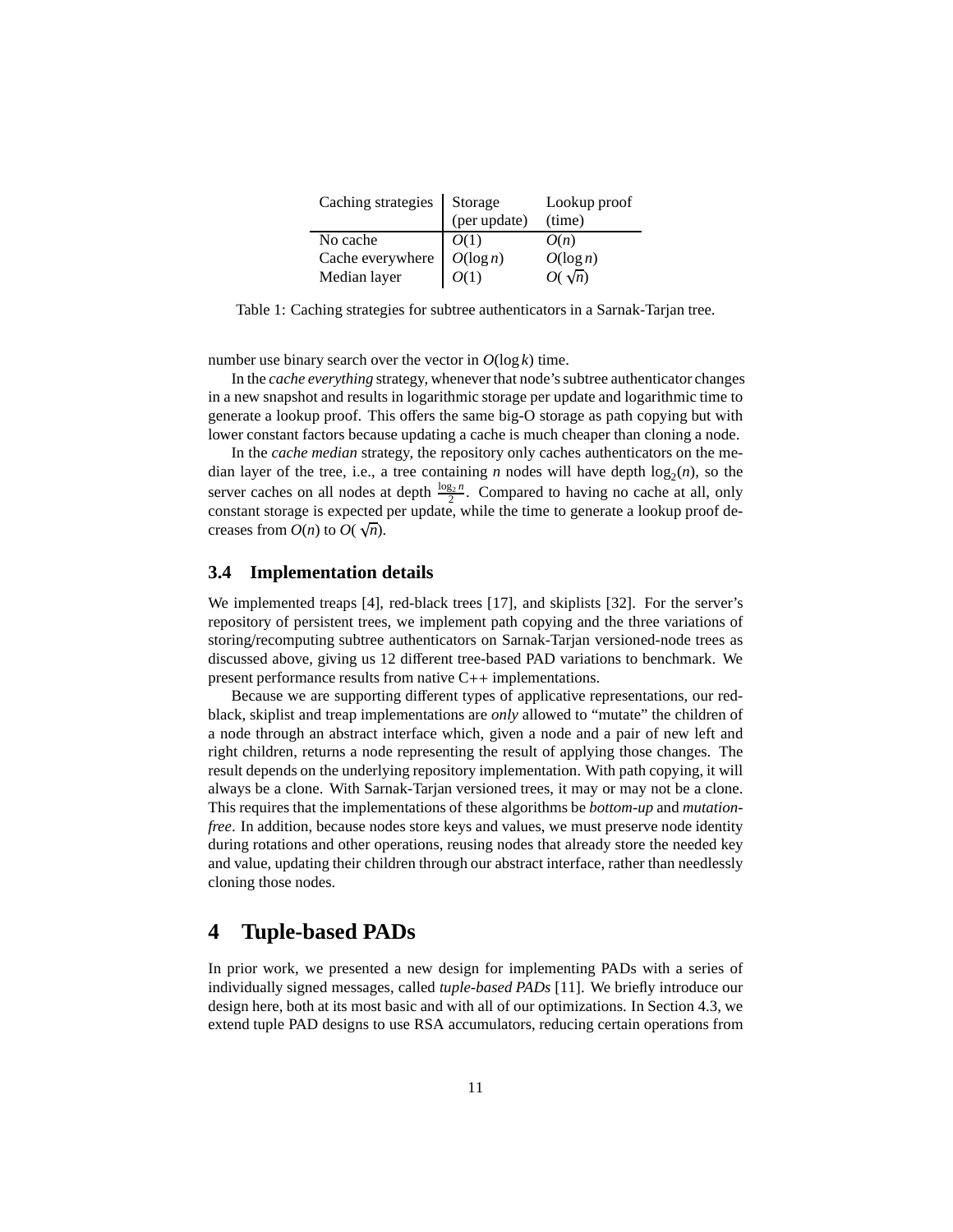$O(\log n)$  to  $O(1)$  time. Our implementation is described in Section 4.4 and benchmarks appear in Sections 7 and 8.

### **4.1 Basic tuple PADs**

Tuple PADs, at their most basic essence, are a list of signed statements made by the author for every version of the dictionary. For each key/value pair  $(k_i, c_i)$ , at every version number  $v_n$  the tuple PAD will contain a signed statement, by the author of the form  $(v_n, [k_i, k_{i+1}), c_i)$  which denotes that for the  $n^{\text{th}}$  version, the key  $k_i$  has value  $c_i$  and that there is no other key in the dictionary whose value is greater than  $k_i$  and less than  $k_{i+1}$ . Two additional special-case entries deal with the key-range less than the smallest key and the key-range greater than the largest key. Keys could be integers, strings, hash values, or any type that admits a total ordering.

For a dictionary with *m* versions, each of which has *n* key/value pairs, this requires the author to generate  $n \times m$  digital signatures, which is clearly quite expensive, but the benefits for the server and client are clear. The client can query the server for a given key  $k$  at a particular version  $\nu$  and the server just needs to return the proper signed tuple. If the requested key doesn't exist, the server can return the tuple whose key interval covers the requested key to prove its absence.

**Storing tuples with a persistent search tree.** Our next challenge is how to store tuples and signatures so that they may be easily found during lookups. We need an auxiliary data structure that can store the varying set of tuples representing each snapshot, and for any given snapshot version, we need to be able to find the tuple containing a search key. This can be easily done with a persistent search tree that supports predecessor queries, such as the *O*(1) persistent search tree data structure described in Section 3.2.

Each snapshot in the PAD has a corresponding snapshot in the auxiliary persistent search tree for storing the tuples representing that snapshot. Whenever an update occurs, the author will indicate which tuples are *new* (i.e., their key interval or value was not in the prior snapshot), and which tuples are to be *deleted* (i.e., their key interval or value is not in the new snapshot). The remaining tuples are *refreshed*. At most two tuples will be deleted and one tuple will be new. The author transmits signatures on every new or refreshed tuple.

This data-structure requires  $O(1)$  storage per update for managing the tuples representing the PAD and can find the matching tuple and signature for any key in any snapshot in logarithmic time. Unfortunately, the additional costs of  $O(n)$  signatures for every snapshot must also be included in the communication and storage costs. Reducing these costs is the challenge in building tuple-based PADs.

### **4.2 Fast tuple PADs**

We wished to reduce the author's costs, noting that between any two versions, most of the key/value pairs will not change. In our prior work, we considered a variety of different optimizations and structures which we have now implemented in our benchmarks. We summarize that work here.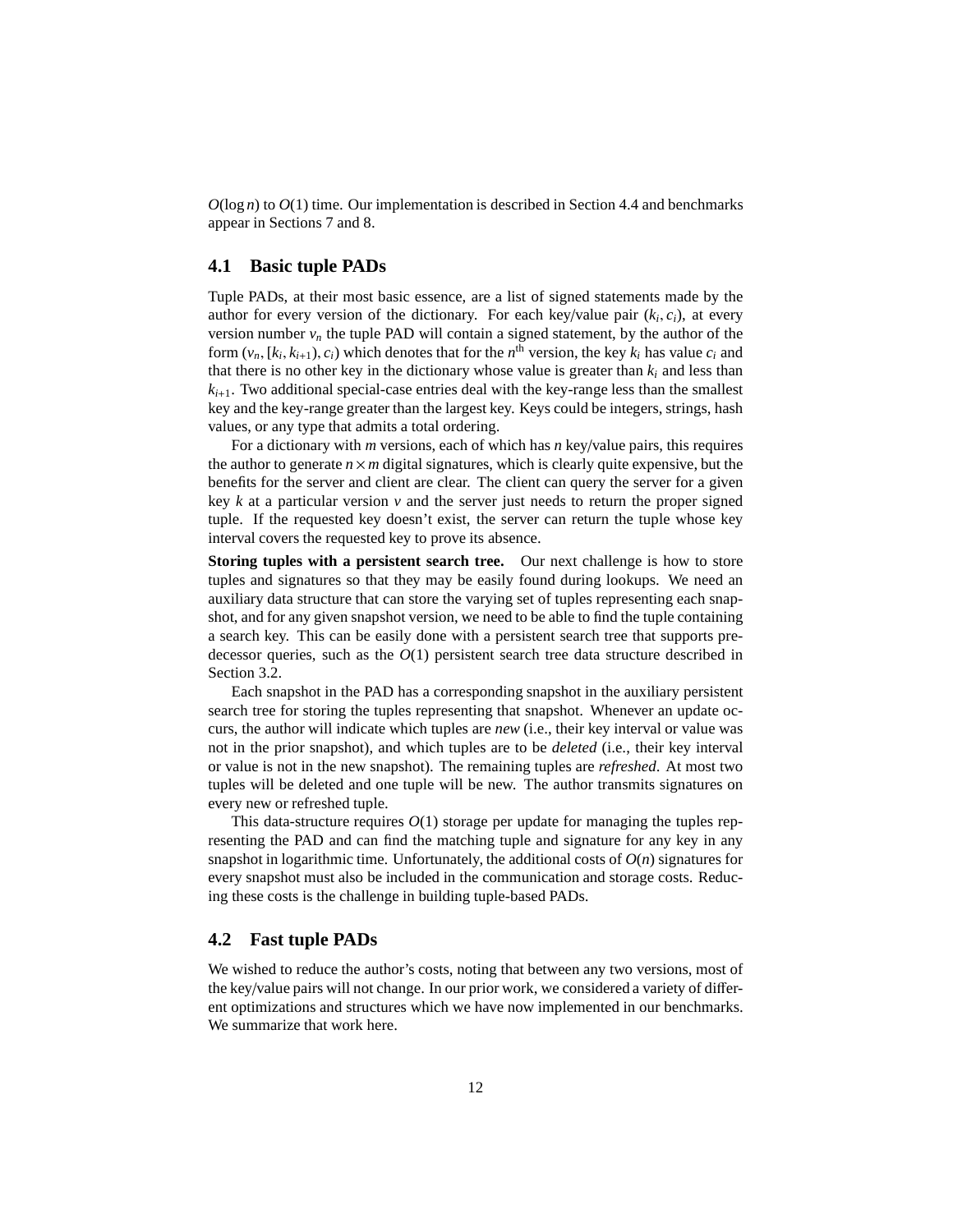**Superseding.** Let's say the value  $c_i$  of a key  $k_i$  has remained constant for several versions and the subsequent key  $k_{i+1}$  has likewise been unchanged. When the author signs the tuple for the most current version, the author can include a *range* of past version numbers over which the statement is also valid. This allows the server to discard older signatures that refer to the same key, reducing server storage space to  $O(1)$  per update. The author must still sign and send  $O(n)$  signatures per snapshot to the server.

Our implementation further optimizes this by adopting *lightweight signatures* [22]. Rather than requiring the author to sign the same tuple, again and again, the author first computes an iterated hash  $H(H(H(...,H(R))))$  for some random number *R* and signs that along with the initial tuple entry. Subsequent *refreshes* of the tuple need only reveal successive preimages of the hash function, saving the author from the expense of recomputing so many digital signatures.

**Speculation.** The author cannot predict the future, of course, but it's a safe assumption that most keys aren't changing. We introduced a structure reminiscent of a generational copying garbage collector, where there are now two separate sets of signed tuples. The young generation  $G_0$  contains only keys that are recently modified, while the old generation  $G_1$  contains all other keys. Once every epoch, the author generates a new set of tuples in  $G_1$  and an empty  $G_0$ .

The tuples in  $G_1$  contain speculative signatures that cover the range from the time they are inserted until the (future) end of the current epoch. Inserts within a given epoch then do not require any updates to the signatures in *G*1. Of course, a client making any given query will require results from both  $G_0$  and  $G_1$ , where the young generation describes whether anything relevant has changed relative to what's stored in the old generation.

If we assume a snapshot is taken after every update, then with an epoch length of *E*,  $G_0$  will have at most  $E + 1$  tuples. The author must sign all of the tuples in  $G_0$  each time a snapshot is taken, and, once every  $E_1$  snapshots, the author must sign all  $n + 1$ tuples in  $G_1$ . The amortized number of signatures per update is thus  $O(E_1 + n/E_1)$ , with a minimum when  $E_1 = \sqrt{n}$ . Speculation can be generalized to multiple generations. With *C* generations, the author must sign and communicate  $O(C \sqrt[n]{n})$  signatures per update instead of  $O(n)$  if a snapshot is taken after every update.

If DSA signatures are used, latency can be reduced at the start of an epoch by partially precomputing signatures [25]. In addition, speculation can also be combined with superseding and lightweight signatures to reduce the storage on the server, to  $O(C)$ per update.

#### **4.3 Tuple PADs based on RSA accumulators**

RSA accumulators [7] use RSA exponentiation to generate a constant-sized integer that can be used to authenticate set membership. The RSA accumulator is then signed using a traditional digital signature. The server proves that an element is in the set by sending item in question, the accumulator as signed by the author, the author's signature, and a constant-sized *witness*.

Dynamic accumulators [10] permit efficient incremental update of accumulators without requiring that they be regenerated from scratch. Accumulators have been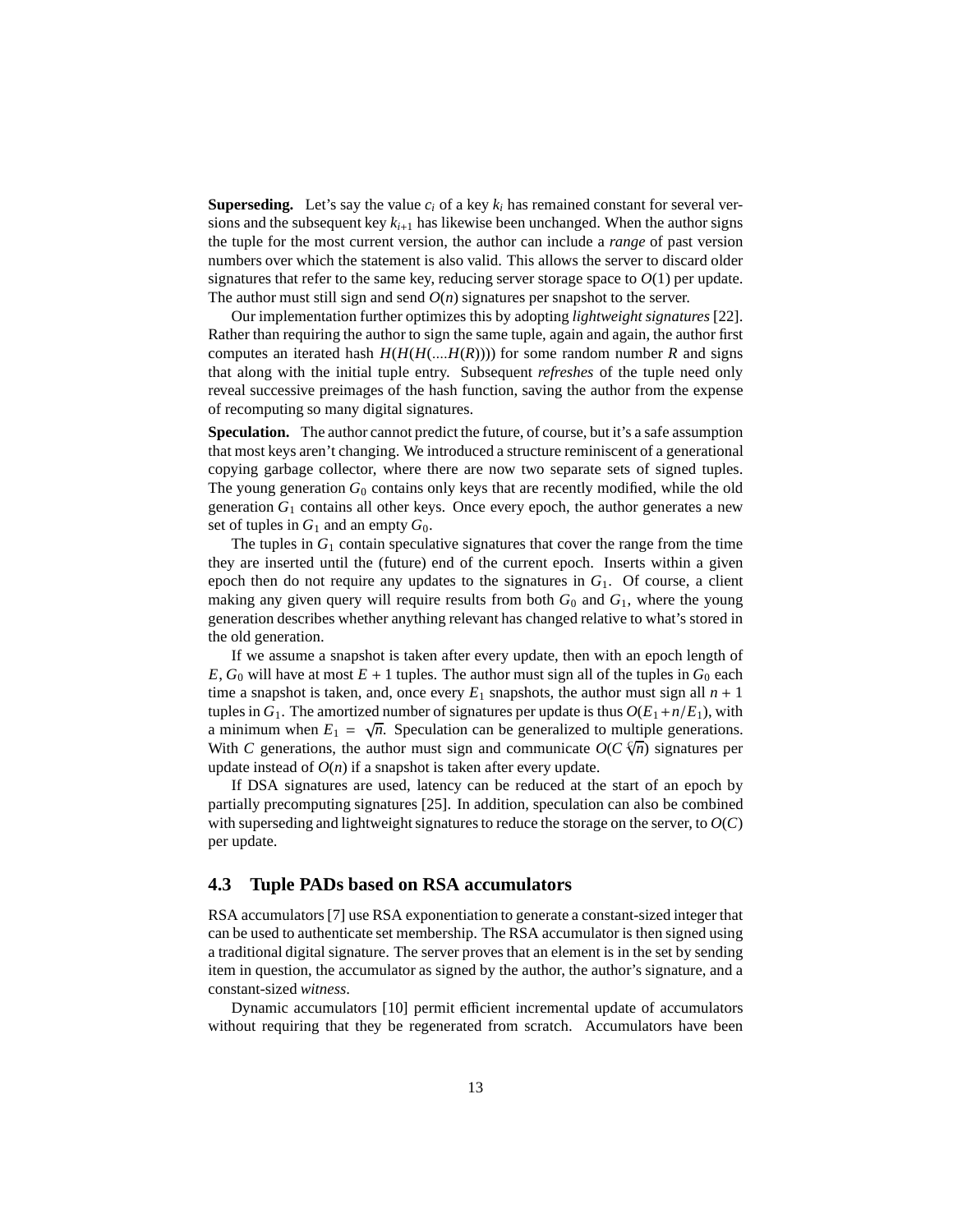widely proposed for use in systems such as our (see, e.g., Goodrich et al. [15]). We now present a design that uses a signed accumulator as a concise summary of the set of tuples representing a snapshot, thus allowing for constant-sized lookup proofs and update messages.

#### **Background.**

Consider storing a set of *e r*-bit prime numbers  $p_1 \nldots p_e$ . The accumulator storing these keys works as follows: The author selects an *s*-bit modulus  $N = pq$  and a generator *g* with  $s > 3r$ . *p* and *q* are strong primes, and *g* is a quadratic residue mod *N*. *p* and *q* are kept secret. The RSA accumulator *A* over this set is  $g^{p_1...p_e}$ . The accumulator  $A$  is then signed. To prove that a key  $k_i$  is in the set, the server supplies a witness  $W_i = g^{p_1 p_2 \ldots p_{i-1} p_{i+1} \ldots p_e}$ . (To prevent keys from having a mathematical relationship with one other, prime numbers must be used to represent the set members.)

The author, with its knowledge of the factorization of *N*, may insert or remove keys from the accumulator with  $O(1)$  exponentiations per update. Witnesses can be computed by an untrusted server without the knowledge of any secrets. The witness for any single key can be computed with  $O(e)$  exponentiations and the set of all witnesses can be computed with an  $O(e \log e)$  algorithm [6].

A membership proof that prime  $p_i$  is in the set, consists of  $(A, W_i, p_i)$ , and the author's signature on *A*. The proof is verified by checking the signature on *A* and that  $A = (W_i)^{p_i}$ . By the Strong RSA Assumption [6], it is hard for a computationally bounded adversary to find  $y > 1$  such that  $g^y = A$  mod *N* without knowing the factorization of *N*.

Bari and Pfitzmann [6] observed that we can generate *prime representatives* for arbitrary keys in the random oracle model by cryptographically hashing the key and then appending a fixed number *t* of extra bits. *t* is chosen such that there is a prime number in  $[2^t(X), 2^t(X + 1))$  with high probability. The value of those extra bits is chosen such that the concatenation is a prime number. Inputs for which this is not possible cannot be stored in the RSA accumulator. Papamanthou et. al. [30] recently implemented an authenticated hash table following this design.

In our design, we require that the conversion from a hash value into a prime representative is deterministic. This ensures that the RSA accumulator for a given set is uniquely defined by the inputs to the set and can be recomputed from the keys being inserted. To do this, we follow Bari and Pfitzmann [6], testing successive integers until we find a prime number.

**Design.** By cryptographically hashing tuples and then converting them into prime representatives, we can use RSA accumulators to authenticate a set of tuples as a single *O*(1) accumulator that can then be bound to the version number and signed by the author. Define  $A(v_a)$  to be the accumulator value for version  $v_a$ .  $A(v_a)$  authenticates tuples of the form  $([k_j, k_{j+1}), c_j)$  containing a key range and a contents. These tuples can omit the version number  $v_q$  because it is in the signature over the accumulator.

Each update to a PAD now only requires adding or removing at most  $O(1)$  tuples. The accumulator for the next snapshot,  $A(v_{q+1})$ , can be computed by incrementally modifying  $A(v_a)$  at a cost of  $O(1)$  exponentiations per dictionary update to add or remove tuples. Updates require  $O(1)$  communication; the author sends the key being inserted or removed from the PAD, the new accumulator, and the signature. Storage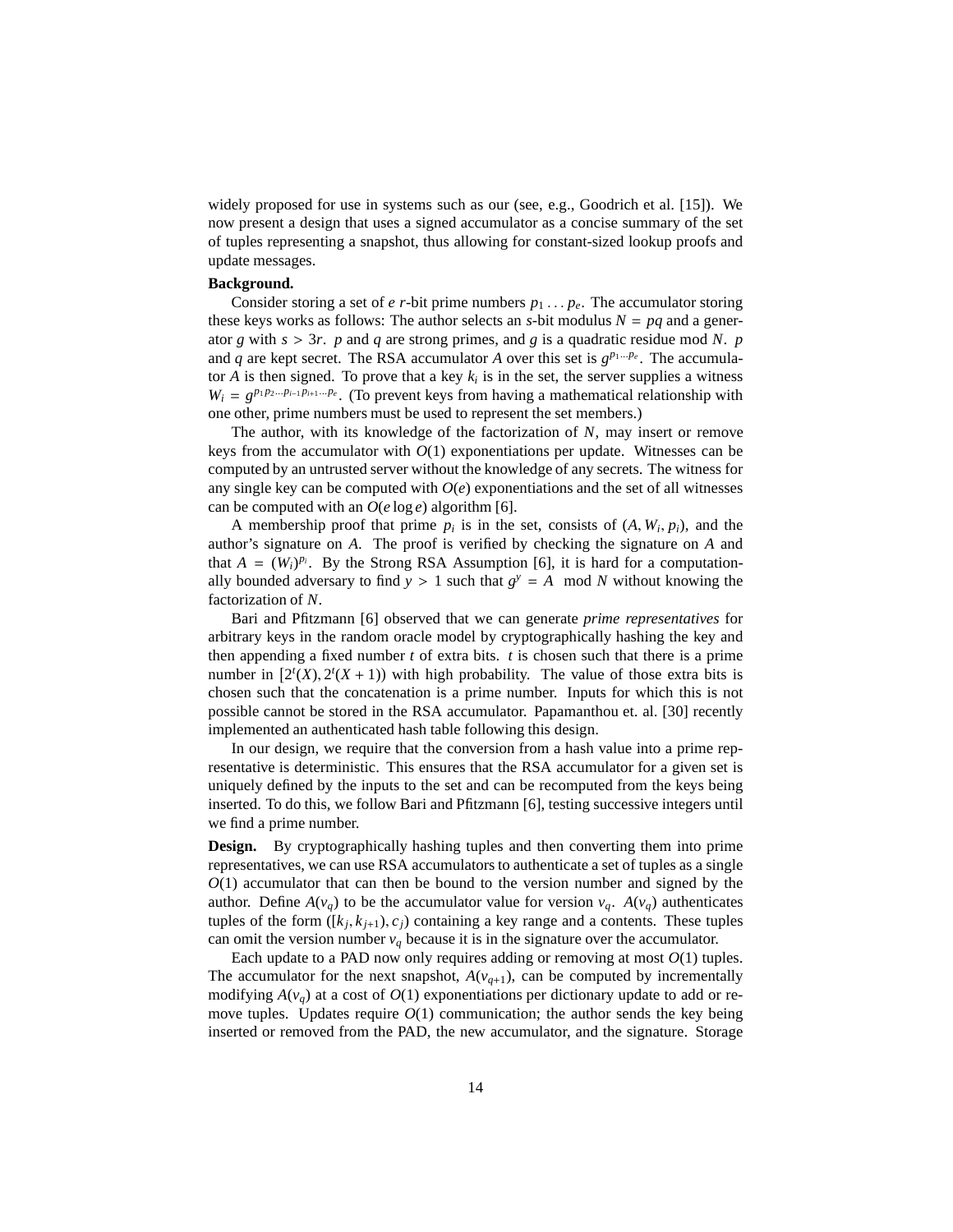increases by only  $O(1)$  per update, just to store the changed key. The server could compute witnesses lazily upon lookup requests at a cost of  $O(n)$  exponentiations, using no additional storage. Alternatively the server can expend  $O(n)$  additional storage persnapshot for precomputed witnesses. The server can precompute witnesses by itself with  $n \log_2 n$  exponentiations. Alternatively, the author can incrementally update the  $n$ witnesses in  $O(n)$  exponentiations and send them along with the update.

When a server receives a lookup request from a client for key  $k_q$  in snapshot  $v_q$ , the server returns the accumulator  $A(v_q)$ , bound to the version number  $v_q$  and signed by the author, a tuple  $T = ([k_j, k_{j+1}), c_j)$  with  $k_q \in [k_j, k_{j+1})$ , prime representative  $p_i$ , and a witness for tuple *i* in snapshot  $(v_q, W_{i,v_q})$ . The client verifies that the prime representative corresponds to the returned tuple,  $\left\lfloor \frac{p_i}{2^t} \right\rfloor = H(T)$ , that the accumulator authenticates the tuple,  $(W_{i,v_q})^{p_i} = A(v_q)$ , and that the signature on the accumulator is valid. For efficiency, instead of sending the full prime representative  $p_i$ , only the offset from the hash of the tuple to the prime representative  $p_i - 2^t H(T)$  is sent.

Unlike standard accumulator schemes, this representation offers super-efficient proofs of non-membership. The tuple  $T = ([k_j, k_{j+1}), c_j)$  attests that there is no key in the interval  $(k_j, k_{j+1})$  is in the set.

**Speculation and witness computation.** Accumulator-based tuple PADs can be combined with speculation, as described in Section 4.2. This increases the size of a lookup proof to  $O(C)$  but reduces the costs of witness computation from  $O(n \log n)$  to  $O((C + 1) \sqrt[n]{n})$ exponentiations per update. (Again, as we have throughout this entire paper, we assume that after each update a snapshot is taken.)

Rather than individually sign each generation's accumulator  $A(G_0, v)$ ,  $A(G_1, v)$  and so forth, we could instead collect these accumulators into a short hash chain  $B(v)$  =  $H(A(G_0, v), H(A(G_1, v), H(A(G_2, v), \ldots)))$ , and then bind the root of this hash chain,  $B(v)$ , to its version number and sign it. However, signing each generation individually only uses  $1 + \frac{1}{\sqrt{n}}$  times more signatures than using a hash chain.

On each update to the PAD, the author performs  $O(C)$  amortized exponentiations, one to update the accumulator for  $G_0$ , and the remaining exponentiations account for the amortized costs of updating the accumulators for the other generations. The author then transmits the update and the new signed  $B(\nu + 1)$  to the server, who can deterministically update its copy of the PAD.

When using speculation, only  $G_0$ , containing  $O(\sqrt[n]{n})$  tuples, is updated on every snapshot. The amortized cost for computing witnesses over all generations using the  $O(e \log e)$  algorithm is  $O((C + 1) \sqrt[n]{n} * \log n)$ . The server must store these witnesses at an amortized cost of  $O(C \sqrt[n]{n})$  per update to the PAD.

**Accumulators and tuple superseding.** When we first discussed tuple superseding, in Section 4.2, it was used to reduce the signature storage on the server. This same principal may be applied to witness storage on the server for accumulators.

We alter the tuples stored in the accumulator to include the version number when they are created, e.g.,  $(v_q, [k_j, k_{j+1}), c_j)$ . If the accumulator  $A(v_{q+\delta})$  contains that tuple and is signed by the author, we consider the tuple to be valid for all versions  $v \in$  $[v_q, v_{q+\delta}]$ . Thus, when a client queries for a key *k* in snapshot  $v_{q'}$  (where  $k \in [k_j, k_{j+1})$ ), the server may send as a proof a signed  $A(v_{q+\delta})$ , the tuple  $T = (v_q, [k_j, k_{j+1}), c_j)$  with  $k \in [k_j, k_{j+1})$  and  $v_{q'} \in [v_q, v_{q+\delta}]$ , and a witness proving that  $T \in A(v_{q+\delta})$ . The same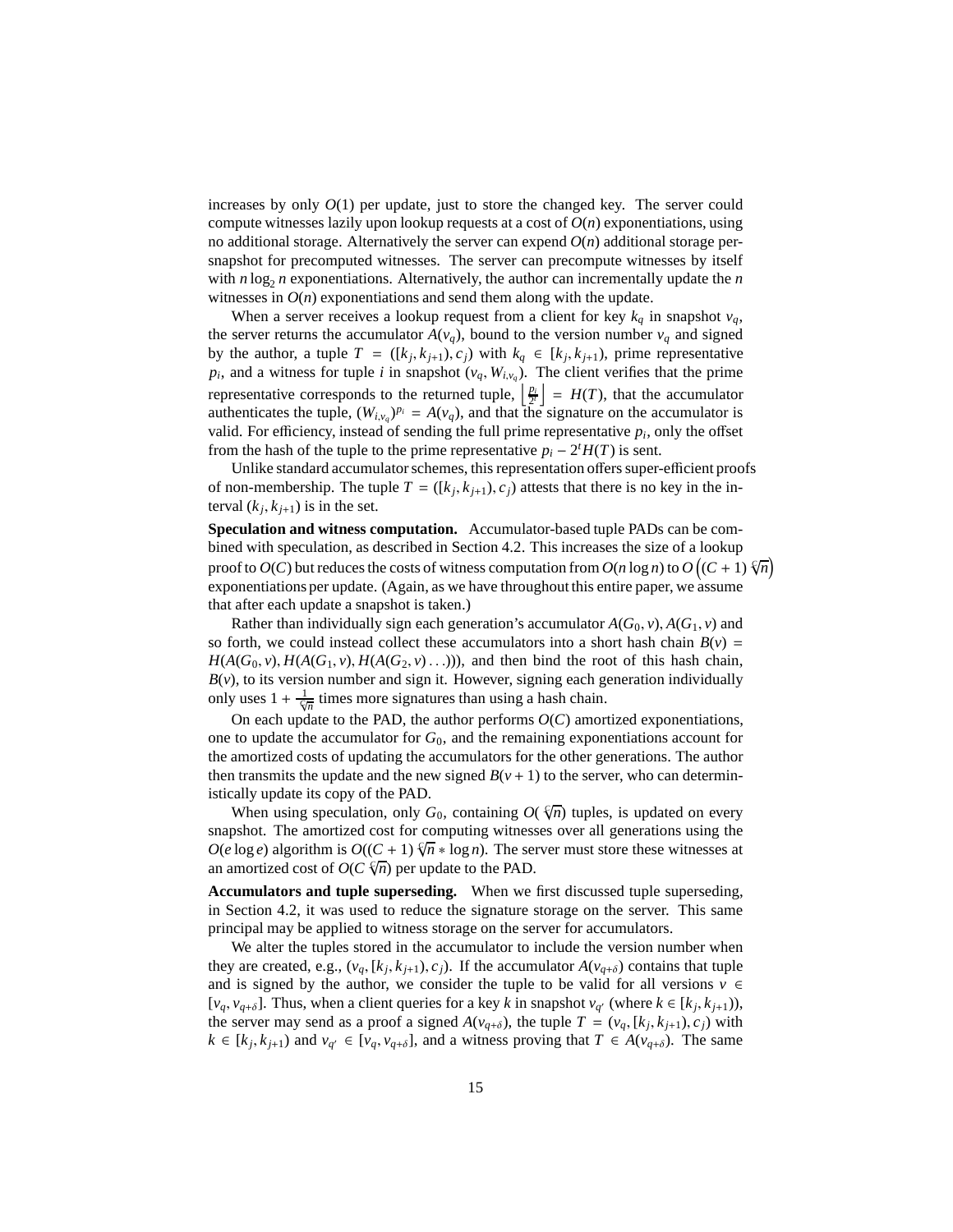response can authenticate any version  $v_{q'} \in [v_q, v_{q+\delta}]$ . Instead of storing one witness for each snapshot, the server now can store only one witness, the one in  $A(v_{q+\delta})$  that authenticates *T*.

As before, we assume a snapshot is taken after every update. Just as the situation described in Section 4.2, each time a snapshot occurs the server must generate a full set of witnesses. At most two of those witnesses will be for newly created tuples. The remaining witnesses are for refreshed tuples and can supersede and replace the witnesses previously stored. Computation cost is the same, but the per-update storage costs drop to  $O(1)$ .

**Accumulators, tuple superseding, and speculation** can be combined to form our final PAD design, offering constant time on the author per update, constant communication per update, constant storage per update on the server and constant lookup proof size. Computing a new set of witnesses is sublinear in the number *n* of keys in the pad at  $O((C + 1) \sqrt[n]{n})$  exponentiations per update. We individually sign each generation's accumulator in order to independently choose witnesses from different snapshots for each generation.

#### **4.4 Implementation details**

Tuple PADs offer a more complex set of design choices, including the optimizations described in Section 4.2. Apart from signing each tuple individually, tuple-superseding may be used alone, or in combination with lightweight signatures. Any of these three designs may be combined with speculation. In addition to this, we built the three RSA accumulator-based designs described in Section 4.3. Our implementations are in Python, using native code for most cryptographic primitives.

# **5 Implementation and methodology**

Our code is a hybrid of C++ and Python, connected with SWIG-generated interface wrappers. We used OpenSSL to perform DSA signatures.

Our initial implementation of each of the 21 algorithms was in Python. Python made it much easier to design correct algorithms, debug our implementation, and cleanly modularize the code. We then progressively ported the debugged algorithms to C++, function by function and module by module while preserving the original Python implementation and applying our Python test cases against our C++ implementation. We used profile-based analysis for our porting effort, only porting modules and functions that were not bottlenecked in cryptographic or existing  $C++$  code. To guide these choices, we separately measured the time spent in cryptographic operations, serialization, and other areas.

We first ported persistent search trees to C++, to support our tree-based PADs, yielding huge performance increases in the non-cryptographic code; authors generated updates 4 times faster, servers processed updates 7.5 times faster, servers generated lookup replies 27 times faster, and clients were able to verify the replies 15 times faster.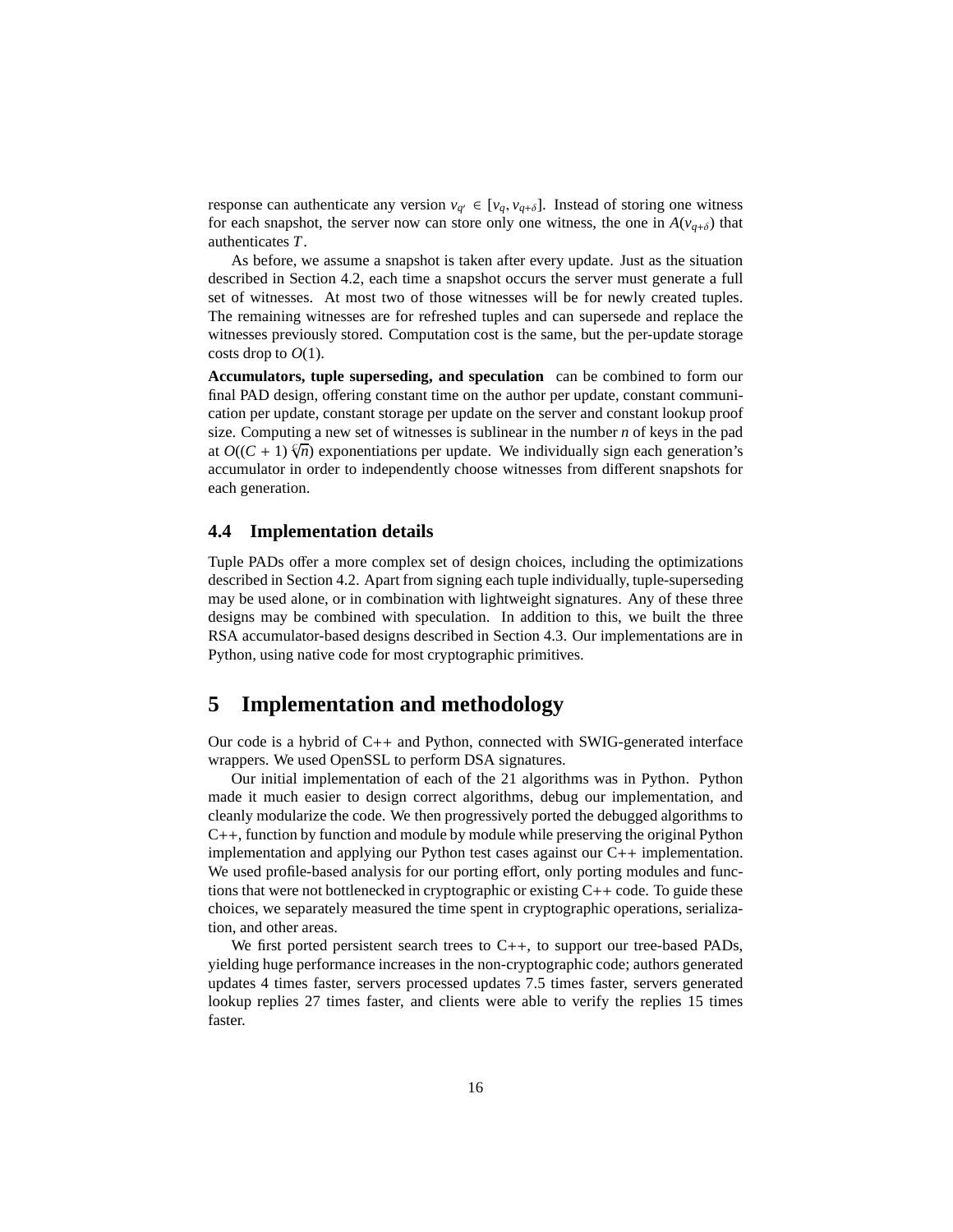For tuple PADs, our current benchmarks show that crypto is expensive enough that there would be less performance benefit in rewriting the author or client code in  $C_{++}$ . On the author, our algorithms spend at least 50% of their time in unavoidable cryptographic operations (see Table 7). Furthermore, as we will discuss in Section 5.3, we will be evaluating our algorithms based on cloud-computing monetary costs. Even without an efficient C++ implementation, the dollar-costs of bandwidth usage for tuple PADs swamp the dollar-costs of the computation when generating replies to lookup requests, so there is no particular benefit from doing the C++ port.

All of our benchmarks were run on an Intel Core 2 Duo 2.4 GHz Linux machine with 4GB of RAM running in 64-bit mode and only using one core. We used Python 2.6.4 and compiled our C++ code with gcc 4.3.4. As public-key cryptographic operations like RSA can be done with variable key lengths, trading off speed for cryptographic strength, we selected paramaters at the "112-bit security level" [28]. Keys and values are assumed to be 28-byte hashes and modular operations are done with a 2048-bit modulus. All cryptography is performed in native C or C++ code.

### **5.1 Serialization**

For completeness, our evaluation includes the actual sizes of messages used in our PAD system. To this end, we serialized each update from the author, each request from clients, and each reply from the server. Rather than error-prone manual construction of mutually compatible serialization code in both C++ and Python, we used the Google protocol-buffer <sup>3</sup> library to do serialization for us. Protocol buffers support nested message types and have a very low space overhead. Protocol buffers generate very fast C++ code. The generated Python code is limited by the speed of the Python interpreter but is still reasonably fast.

### **5.2 RSA Accumulators**

We used the GMP library for all modular operations. Our accumulators use 184-bit prime representatives<sup>4</sup>. The prime representative of a tuple must be found deterministically. The SHA-1 hash of a tuple is concatenated with 24 zero bits and treated as an integer. The prime representative is chosen as the numerically smallest prime number greater than that integer, found by performing 82 Miller-Rabin [33] primality tests (as advised by NIST [28]) to confirm a candidate representative. Due to the expense of finding a prime representative, the author sends the offset to the prime representative along as a hint. In our implementation, we perform all witness computation on the server.

<sup>3</sup>http://code.google.com/p/protobuf/

<sup>&</sup>lt;sup>4</sup>Implementing the 112-bit security level would properly require 248-bit prime representatives based around SHA-224. Our current crypto library limited us to SHA-1 hashes. Our results therefore underestimate the costs of RSA accumulators.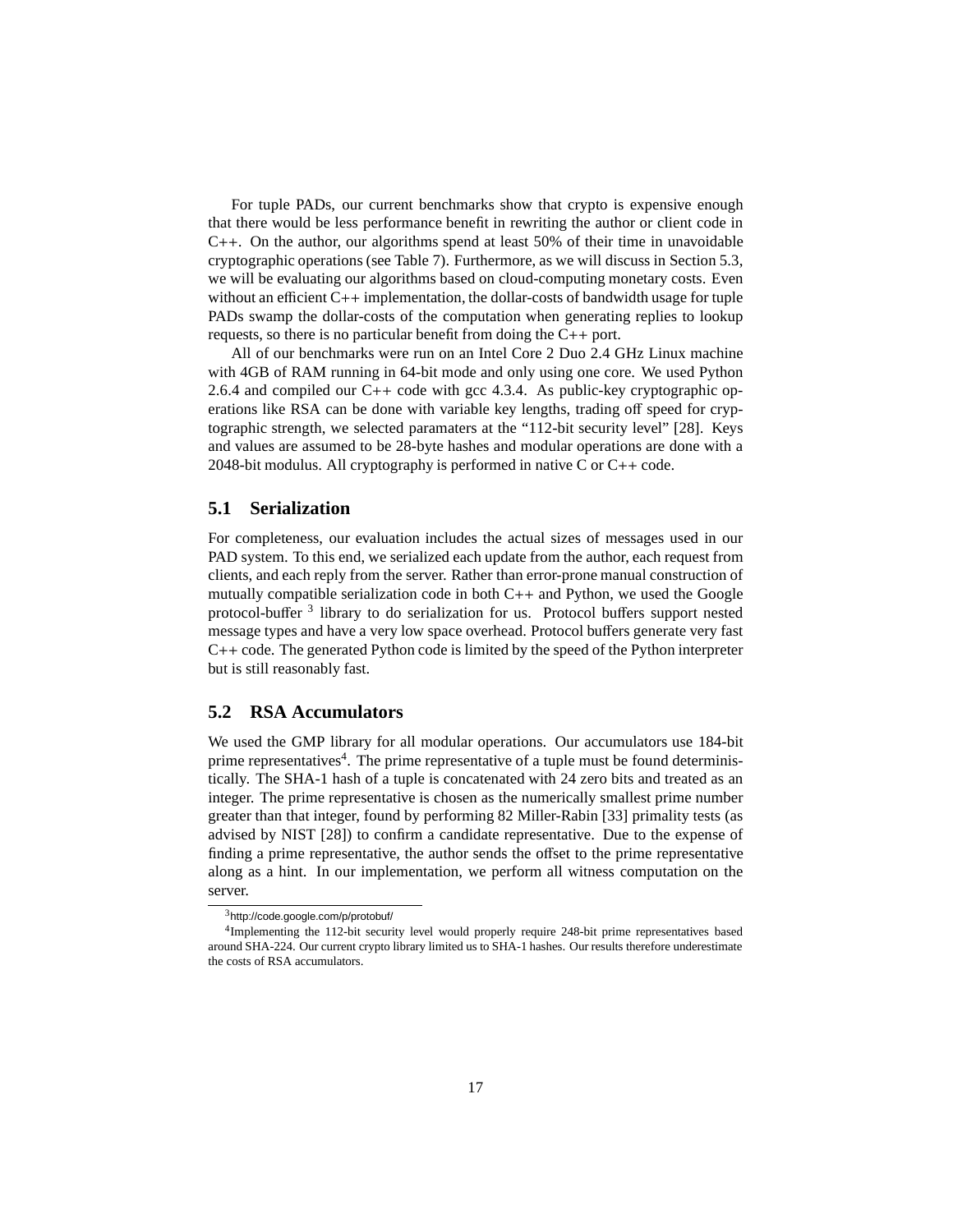|                          | Amazon    | Google  |
|--------------------------|-----------|---------|
| CPU time (cents/hour)    | 8.5       | 10      |
| Storage (cents/GB*month) | 15        | 15      |
| Bandwidth (cents/GB)     | $10 - 17$ | $10-12$ |

Table 2: Costs charged by Amazon EC2 and Google AppEngine for cloud-computing and storage.

### **5.3 Cloud provider economics**

Given the tradeoffs in our various implementations, with some algorithms requiring more computation and others requiring more data transmission, there is no simple way to make categorical statements as to the relative strengths of one algorithm over another. We decided to focus on the *monetary cost* of the algorithms as they might cost somebody to host a computation on third-party "cloud computing" resources, such as Amazon's EC2 and Google's AppEngine. (Monetary optimization was previously used by Gray et. al. [16] in generating their "five minute rule" for trading memory for disc accesses.) Table 2 presents current rates for these providers. Given that both providers charge very similar prices, we will use numbers from Amazon EC2 for our evaluations: \$.085 per CPU hour and \$.13 per gigabyte sent by the server or author.

While the absolute prices may vary in the future, what matters for our analysis is the *relative* prices of storage, bandwidth, and CPU cycles. We will assume that the author is spending the money and will attempt to minimize the total costs for themselves and the possibly outsourced server. For simplicity in our evaluation, we will assume that cloud providers charge by CPU time only while the task is executing. Or, if a cloud provider charges by wall-clock time, the CPU utilization is 100%. In Section 10, we will discuss how our performance numbers can be used to analyze scenarios with different relative costs of bandwidth and computation.

### **5.4 Methodology**

We have too many different algorithms to compare them all directly. We reduce the complexity of our evaluation by first performing microbenchmarks to determine optimal parameters for each algorithm. We then make comparisons across algorithms with longer traces.

In Sections 7 and **??**, we evaluate the performance of tree PADs and tuple PADs with our *growing microbenchmark* where we start with an empty PAD, then insert a key, take a snapshot, perform a random query against a random snapshot, and repeat the last three steps until the dictionary size exceeds a limit. In Section 8, we present our results of running a macro-benchmark of the different PAD algorithms' performance when used to store a constantly changing set of values taken from a trace of e-commerce prices.

For each benchmark we evaluate its raw performance on the author, publisher, and client. We then evaluate the algorithms' cost effectiveness in the context of a cloudcomputing environment. For each algorithm, we can evaluate the relative contribution of bandwidth or CPU time to the monetary costs of an update or a lookup. We observe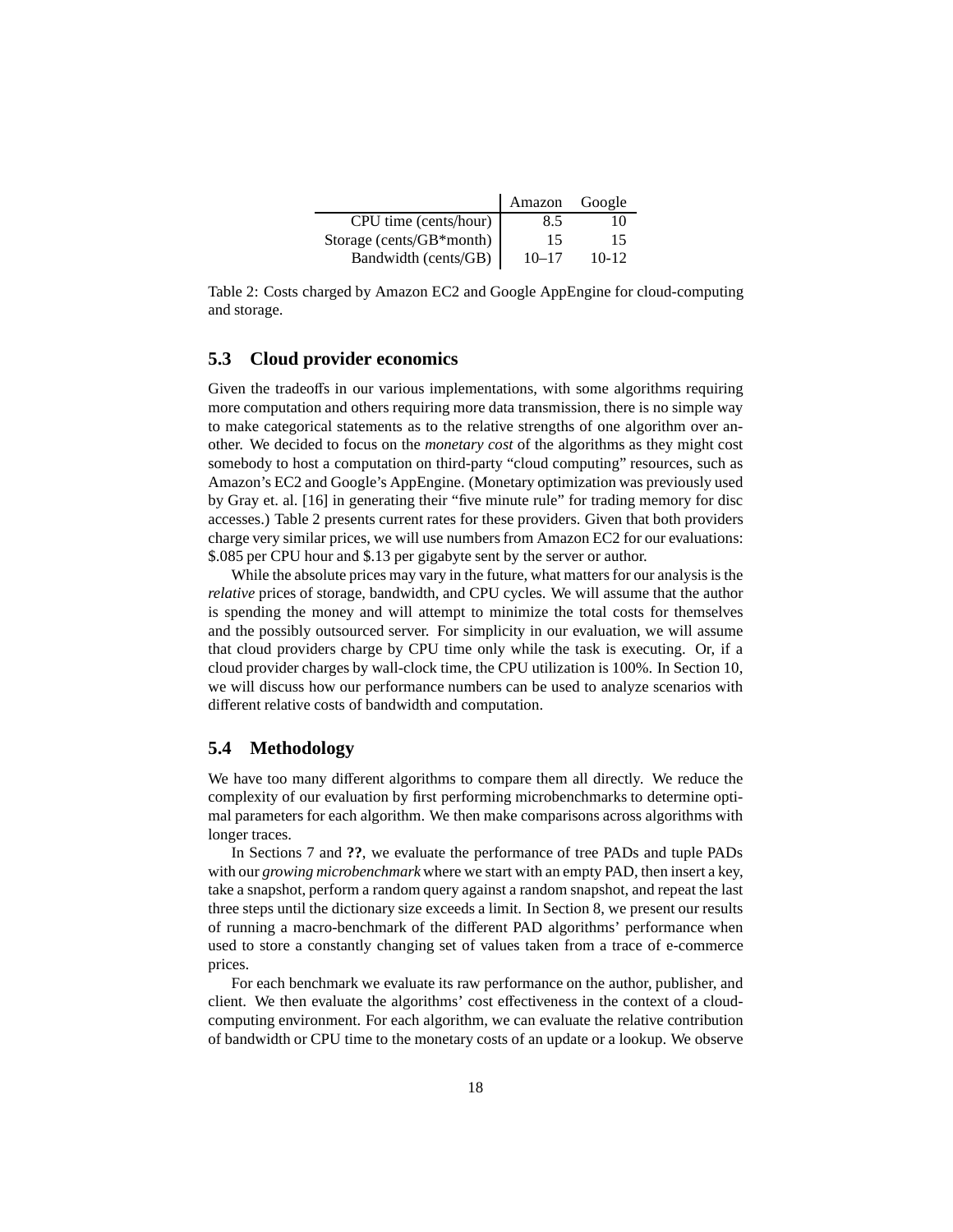that transmitting an extra kilobyte of data costs just as much as computing for  $1/190<sup>th</sup>$ of a second. This defines the *provider equilibrium rate*, measured in KB/s. An algorithm need not be perfectly balanced to be optimal, of course, but this demonstrates that an optimal algorithm may well trade off somewhat more communication for a greater savings in computation or vice versa.

We define the *update bandwidth ratio* as the result of the dividing the update size  $(in KB)$  by the time to perform an update, in seconds<sup>5</sup>. We define the *lookup bandwidth ratio* similarity. Both are measured in KB/s. For updates, we include time spent on the author and server. For lookup proofs, we only count costs on the server.

We can compare the bandwidth ratio of an algorithm to the provider equilibrium rate to determine whether bandwidth or CPU time is responsible for the majority of the monetary costs of an algorithm. When the bandwidth ratio of an algorithm exceeds the provider equilibrium rate, the bandwidth is responsible for the majority of the costs.

Incidently, this evaluation methodology also measures the update costs, verification costs, and proof sizes of dynamic authenticated dictionaries based on these designs. Recall that the only difference between a PAD and DAD is that the server for a DAD will purge data from older versions<sup>6</sup>.

# **6 Tree PAD microbenchmarks**

We first consider the relative performance of treaps, red-black trees, and skiplists against microbenchmark loads. We also consider how efficiently these tree-like structures reuse state across versions, comparing path copying and three Sarnak-Tarjan variations.

#### **6.1 Comparing tree structures**

Our first evaluation considers which type of tree-like data structure runs fastest. We performed a growing microbenchmark with 100,000 keys. In general, all three tree algorithms performed similarly with 730-770 inserts per second, and 570-600 lookup proof verifications per second. All three tree algorithms spent 80%-90% of their time computing cryptographic signatures, implying that additional performance tuning on our part would yield limited gains.

We measured all three algorithms as having an update size of 150 bytes. (Section 10 considers alternative crypto parameters and the effects on these sizes.) Red-black generates the shallowest trees, causing it to have the smallest lookup proofs, the fastest performance, and the least RAM usage. These results can be seen in Table 3.

Although red-black trees are the most efficient option for authenticated dictionaries, they are also the most complex; their implementation contains code for 38 distinct

 ${}^{5}$ Equivalently, we could multiply the size of a message by the rate (in messages/sec) at which the algorithm generates updates.

 $6$ While it might be tempting to remove version numbers entirely, to reduce message sizes and simplify the system, this could enable version rollback attacks, so we leave this information in the DAD.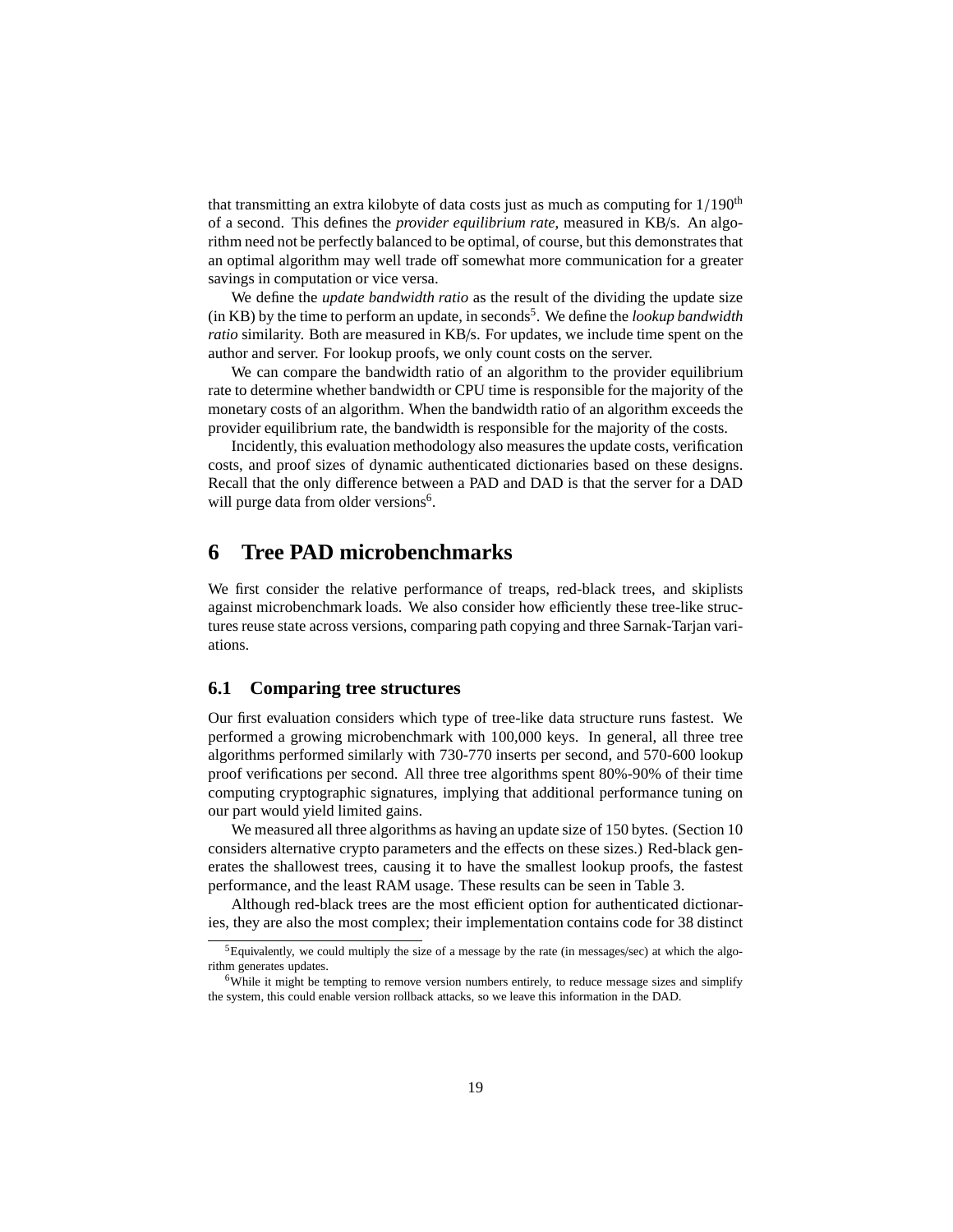|           | Proof       | Lookup rate | RAM used |
|-----------|-------------|-------------|----------|
|           | size $(KB)$ | (keys/s)    | (MB)     |
| Treap     | 1.96        | 7850        | 1077     |
| Red-black | 1.50        | 10269       | 841      |
| Skiplist  | 2.63        | 4956        | 1587     |

Table 3: Performance across different tree types, inserting 100k keys, and using pathcopying to implement the repository.

|                  | Queries   | RAM used |
|------------------|-----------|----------|
|                  | (per sec) | (MB)     |
| Path Copying     | 10269.    | 841      |
| Cache Nowhere    | 2.23      | 182      |
| Cache Everywhere | 8477.     | 358      |
| Cache Median     | 194       | 204      |

Table 4: Memory usage and lookup proof performance across different tree structures, storing red-black trees containing 100k keys.

cases<sup>7</sup>. Treaps and our skiplists are much simpler, having only 13 cases. In addition they are history independent (see Section 2.1.1), which may be required for some applications.

### **6.2 Comparing tree PAD repositories**

Our second evaluation of tree PADs considers the different strategies for representing the repository for their efficiency at storing the forest of trees that represents the individual snapshots. In our implementation, each Sarnak-Tarjan versioned node always caches the subtree authenticator for the latest snapshot, and lookup proof generation performance on that snapshot is between 4,900-10,200 proofs per second, depending

 $7$ The authors wish to thank Stefan Kahrs at the University of Kent for making an open-source Haskell implementation of red-black trees that correctly handles deletion. We ported his code to Python and then  $C_{++}$ .

|                             | <b>Bandwidth Ratio</b> |       |  |
|-----------------------------|------------------------|-------|--|
|                             | Updates Lookups        |       |  |
| Cache everywhere, 10K keys  | 104                    | 12265 |  |
| Cache median, 10K keys      | 105                    | 533   |  |
| Cache everywhere, 100K keys | 106                    | 12907 |  |
| Cache median, 100K keys     | 106                    |       |  |

Table 5: Bandwidth ratios for each red-black tree PAD algorithms summarizing the relative monetary costs of bandwidth and CPU time. For ratio's over the provider equilibrium ratio (190 KB/s), proof size dominates the monetary costs. For smaller ratios, computation time dominates.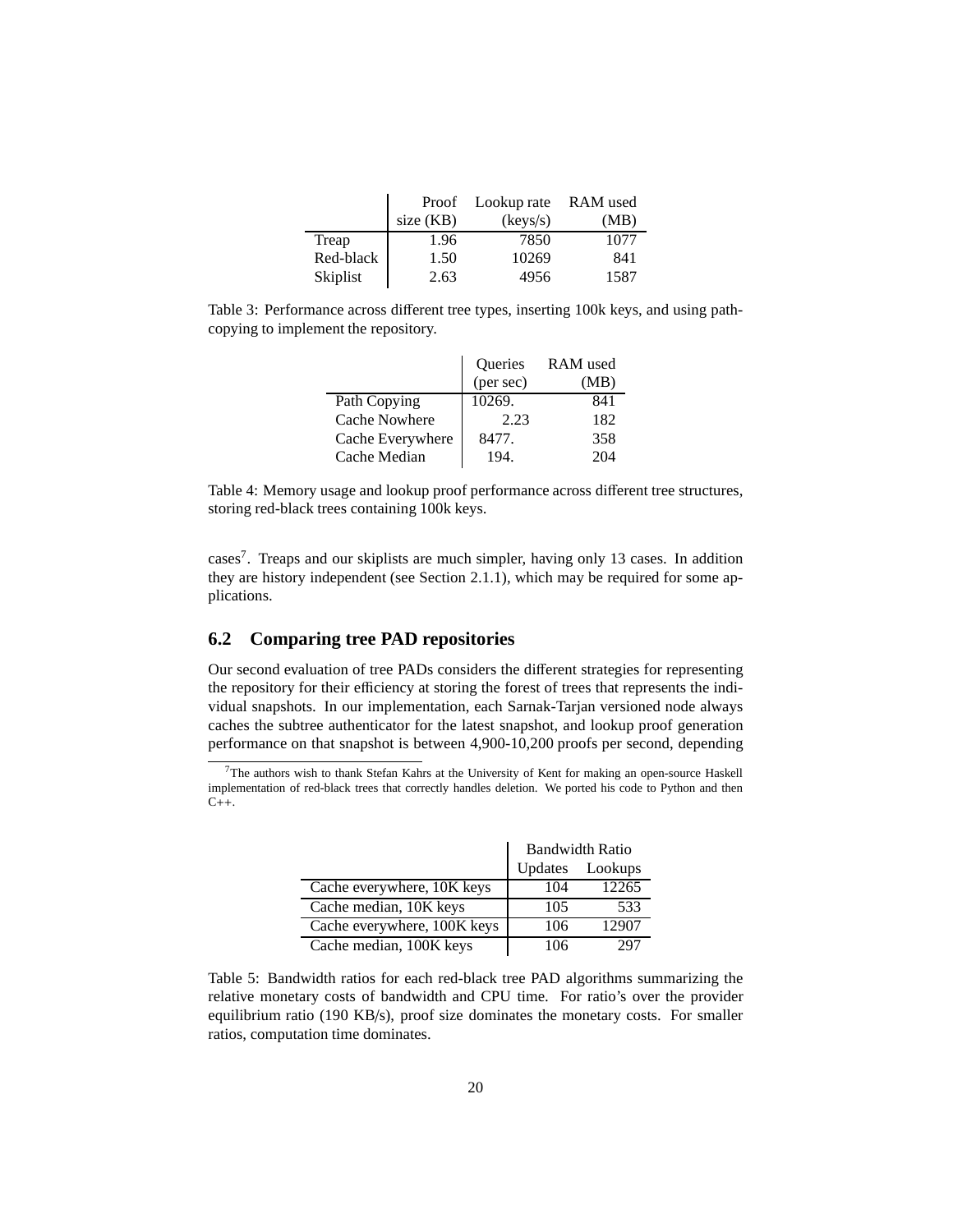

ation performance for red-black trees.

Figure 5: Steady-state lookup proof gener-Figure 6: Amortized cost per lookup for red-black tree PADs with two different hash caching strategies.

on the tree used (see Section 6.1).

In Table 4 we present the RAM usage and the lookup rate for the four type of repositories when querying for historical snapshots. As expected, the Sarnak-Tarjan versioned trees use much less memory than path copying trees and the different caching strategies follow the expected asymptotic memory usage and performance (see Table 1). Even though Sarnak-Tarjan versioned trees that cache everywhere have the same asymptotic space and CPU costs as path copying trees, they use less memory because adding to the authenticator cache is much cheaper than cloning nodes.

To better understand the scaling behavior of tree PADs, we ran a *steady-state microbenchmark*. We filled the PAD to some capacity, and then added one key and removed one key in each snapshot. Figure 5 show how the performance of a red-black tree varies for different keycounts in the dictionary with all four of our tree repository strategies. As expected, the penalty for cache-nowhere and cache-median layer increases as the dictionary gets more keys, with cache-median degrading more slowly.

#### **6.3 Tree PADs in a cloud-computing environment**

In this section we evaluate the tradeoffs between path copying and Sarnak-Tarjan versioning with the best time/space tradeoffs (cache everywhere and cache median), in a cloud computing environment. We consider red-black trees containing 10K and 100K keys.

In Table 5 we present our results. Surprisingly, even though cache median has lookups almost 40 times*slower* than cache everywhere, both algorithms are fast enough that the bandwidth of the reply message yields the majority of the monetary cost of deployment.

The average per-lookup monetary cost of a PAD algorithm can vary depending on the ratio between lookups and updates. In Figure 6 we plot the costs per update across different lookup to update ratios for the different configurations of red-black tree PADs. Cache median is 30%-60% more expensive than cache everywhere, but required 40% less memory usage.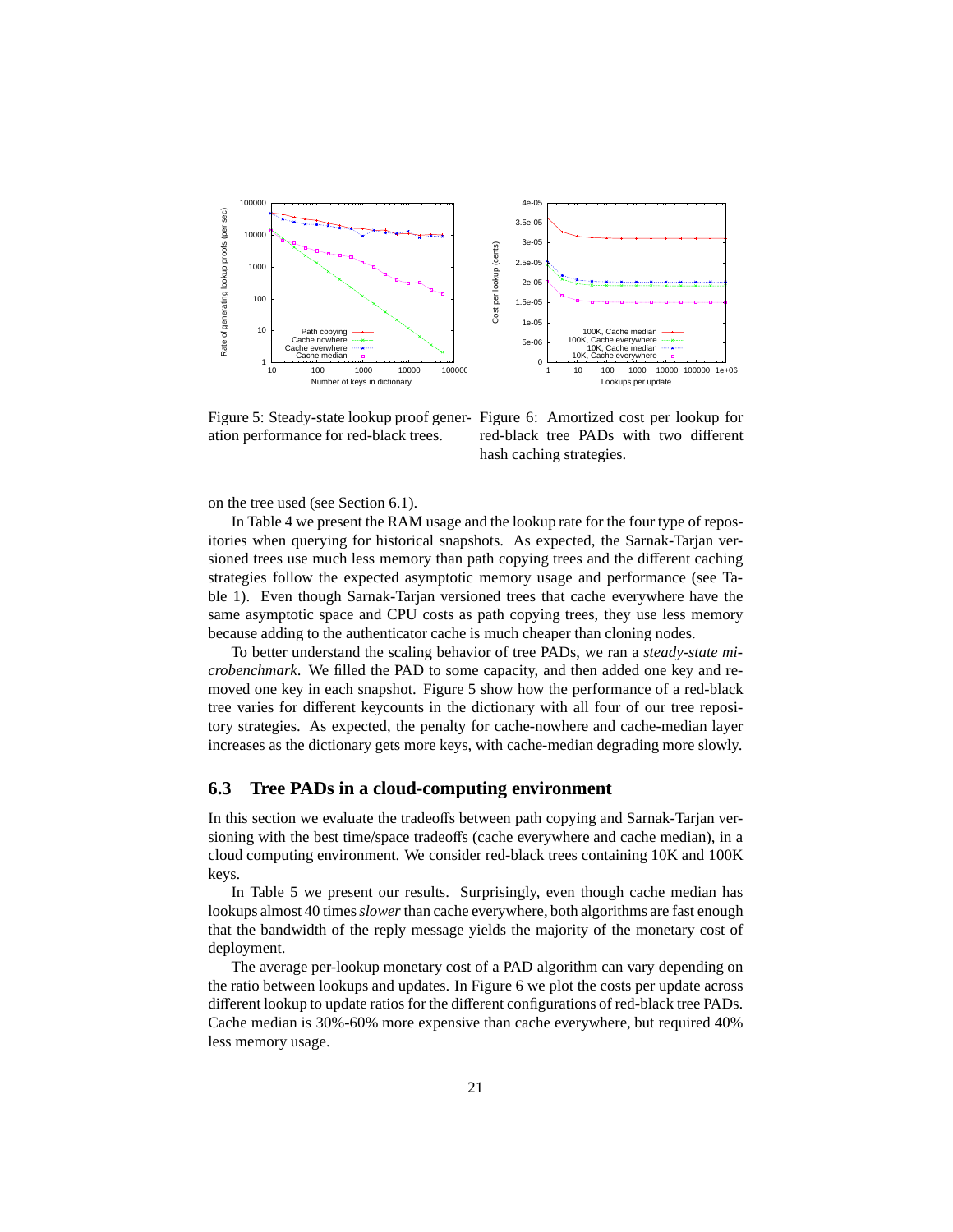| Base+SS      | No speculation. Optimized with superseding.                            |
|--------------|------------------------------------------------------------------------|
| Base+LW      | No speculation. Optimized with lightweight signatures.                 |
| $Spec+SS$    | Speculation with 2 generations. Optimized with superseding.            |
| Spec+LW      | Speculation with 2 generations. Optimized with lightweight signatures. |
| Accumulators | Speculation with 2 generations. Uses accumulators.                     |
| Chain Accum. | Speculation with 2 generations. Uses accumulators in a hash chain.     |

Table 6: Abbreviations used to denote the different tuple-based algorithms.

### **6.4 Tree conclusions**

For maximum performance, tree-based PADs should use Sarnak-Tarjan versioned nodes with the cache-everywhere versioning strategy. In the case where very few queries are made for historical snapshots or where memory is low, caching on the median layer may have sufficient query throughput. We also conclude that red-black trees dominate treaps and skiplists, running faster, having smaller lookup-proof sizes, and using less storage. Treaps enable other useful semantics, but there is no reason to ever use a skiplist.

# **7 Tuple PAD microbenchmarks**

In this section, we will evaluate the various tuple PAD designs described in Section 4, including our original designs and our new RSA accumulator extensions (see Section 4.3).

Table 6 describes the abbreviations we will use for the different algorithms. We do not report results of algorithms that do not use superseding, since they have the same performance and message sizes as the algorithms using superseding. To put the performance of tuple PADs in context, we also repeat our results for red-black trees using the cache-everywhere strategy.

#### **7.1 Tuple PAD author costs**

In Table 7, we present the performance of each tuple PAD algorithm we analyzed. Note that due to poor insert performance, we only ran Base+SS for 3851 inserts in the growing benchmark instead of 10,000. If we extrapolated its performance at 10,000 inserts, we would expect 0.05 updates per second and a 290 KB update size. Table 7 also demonstrates the effect of tuple PAD optimizations. It shows the benefits of speculation, increasing performance by a factor of 25 and reducing update sizes by a factor of 50. Lightweight signatures have a similarly strong impact on performance. Lightweight signatures are sufficiently cheap relative to full public-key signatures that crypto costs no longer completely dominant the runtime.

Our results clearly demonstrate the poor update performance of tuple PAD algorithms. Even if we could completely eliminate the non-crypto overheads on the author, the fastest tuple PAD is still six times slower than a simple red-black tree PAD. The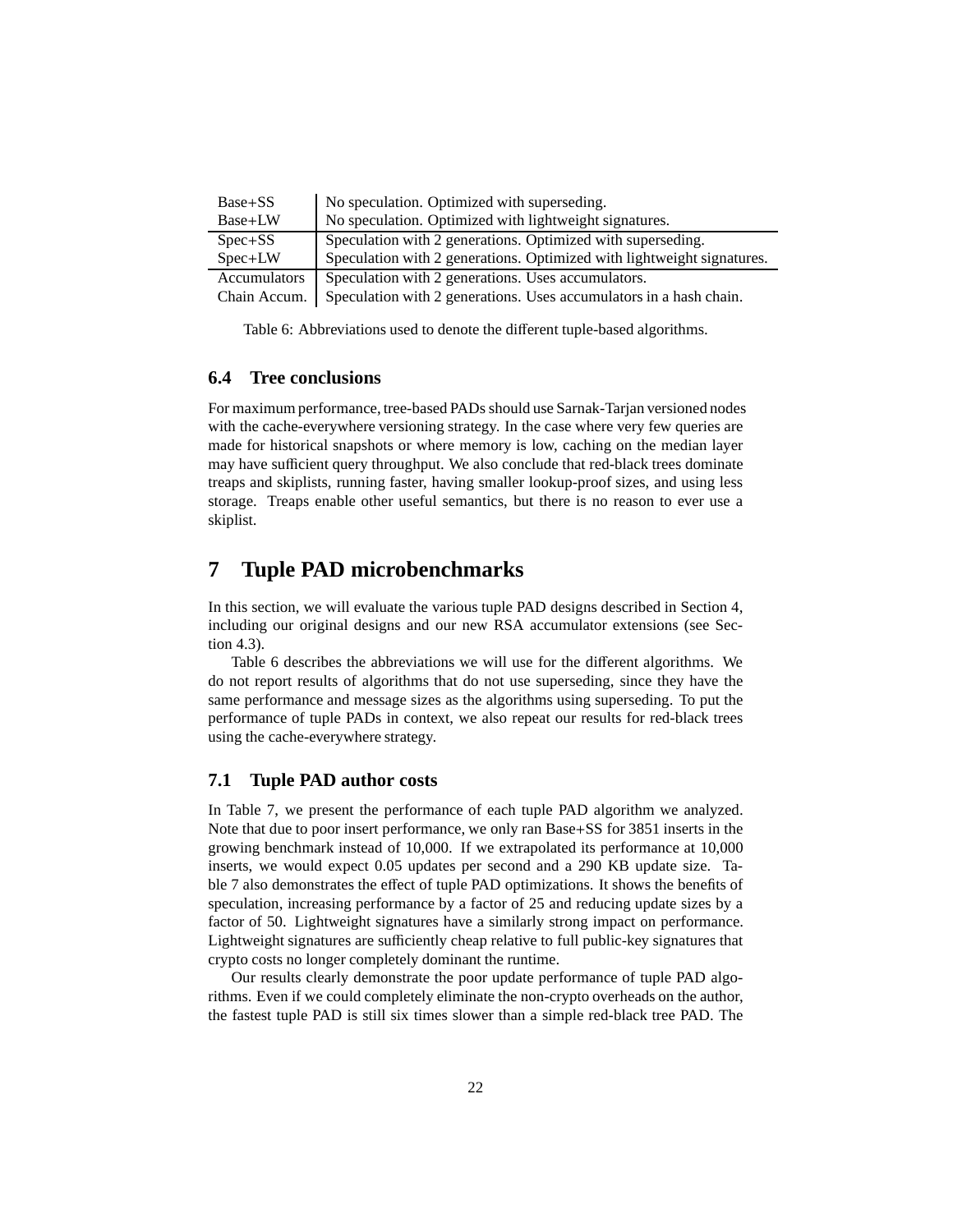|              | Inserts  |             | Size (KB) |       | Number   |
|--------------|----------|-------------|-----------|-------|----------|
|              | per sec) | % in crypto | Update    | Proof | Inserted |
| $Base+SS$    | 0.35     | 88%         | 114.46    | 0.15  | 3851     |
| Base+LW      | 2.67     | 13%         | 156.72    | 0.21  | 10000    |
| $Spec+SS$    | 6.6      | 85%         | 6.44      | 0.30  | 10000    |
| Spec+LW      | 63.      | 52%         | 3.76      | 0.42  | 10000    |
| Chain Accum. | 62.5     | 79%         | 0.14      | 1.23  | 10000    |
| Accumulators | 64.7     | 81%         | 0.14      | 1.30  | 10000    |
| Red-black    | 753.     | 91%         | 0.15      | 1.20  | 10000    |

Table 7: Comparing author performance, update sizes and proof sizes across different algorithms. Crypto costs include digital signatures, finding prime representatives, lightweight signatures, and exponentiations. Except for "Base+Supersede," where 3851 keys were inserted, we ran each algorithm with 10,000 keys.

|              | Updates on server |             | Server response      | Client response verification |             |
|--------------|-------------------|-------------|----------------------|------------------------------|-------------|
|              | (per sec)         | % in crypto | generation (per sec) | (per sec)                    | % in crypto |
| Base+SS      | 4.2               |             | 5619                 | 653                          |             |
| Base+LW      | 2.4               |             | 4781                 | 594                          | 91          |
| $Spec+SS$    | 64.8              |             | 2896                 | 323                          | 91          |
| Spec+LW      | 104.4             |             | 2497                 | 314                          | 90          |
| Chain Accum. | 0.90              | 99%         | 2419                 | 290                          | 89          |
| Accumulators | 0.93              | 99%         | 1991                 | 205                          | 91          |
| Red-black    | 9009.             |             | 10221                | 628                          | 88          |

Table 8: Comparing server and client performance. Cryptographic costs include digital signatures, finding prime representatives, lightweight signatures, and exponentiations.

network communication needed for updating the red-black tree PAD is similarly as small as the very best accumulator-enhanced tuple PAD.

We implemented the hash chain optimization described in Section 4.3 and observed the same CPU performance as signing each generation's accumulator individually because primality computation and modular exponentiation operations dominate. RSA accumulators, although being constant size, are surprisingly large and generate lookup proofs no smaller than red-black trees storing 10K keys. We will examine accumulators further in Section 7.4.

### **7.2 Tuple PAD server costs**

In Table 8, we present the server's costs for the different PAD algorithms. On each update, most algorithms do nothing other than store tuples and signatures into the repository, taking time proportional to the update size. In this table we can see the extreme benefits of speculation, which improves performance on the server by reducing the number of tuples the server must process for each snapshot from  $O(n)$  to  $O(\sqrt{n})$ . Even using speculation, accumulator algorithms process updates much slower than because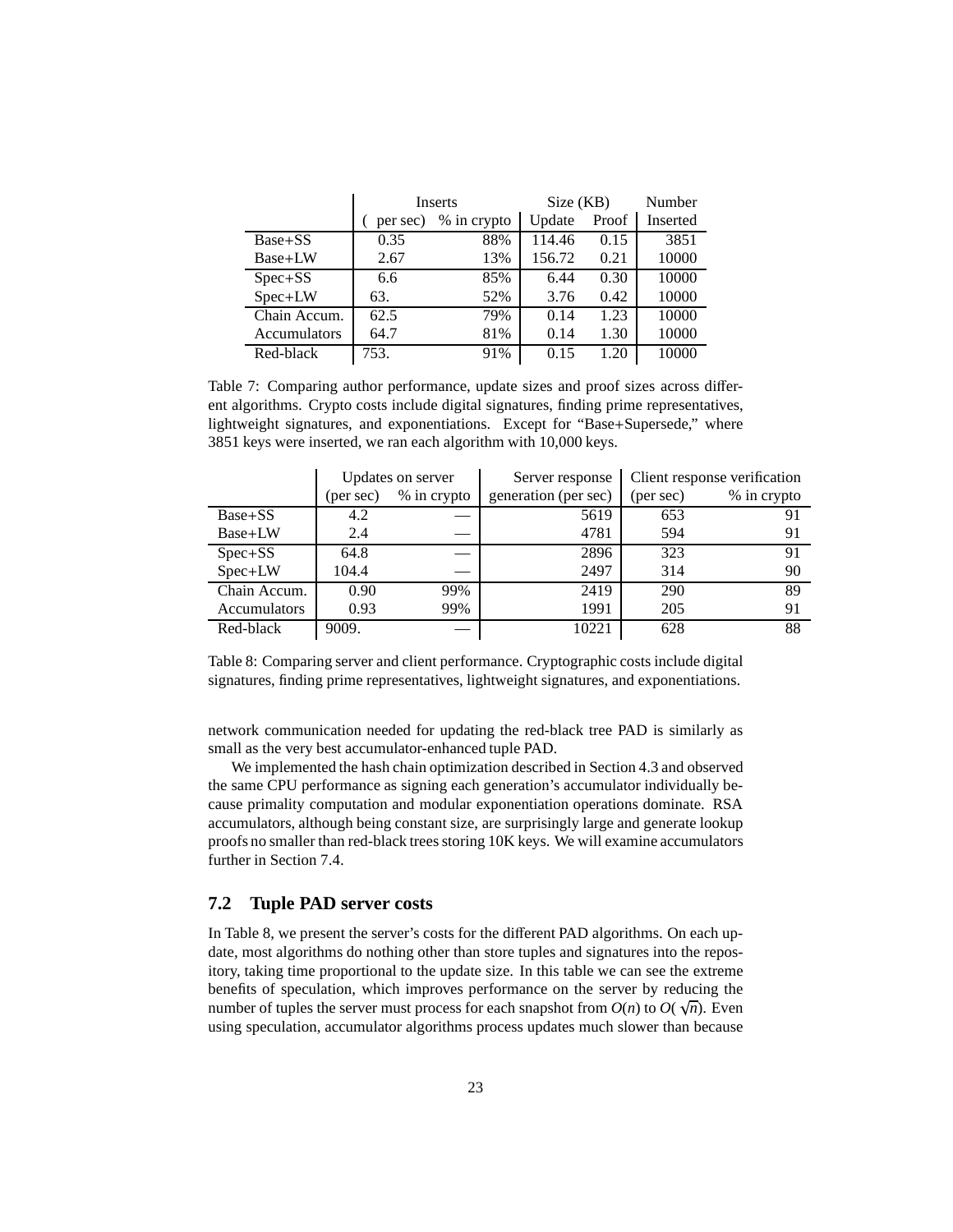|              | <b>Bandwidth Ratio</b> |         |  |
|--------------|------------------------|---------|--|
|              | Updates                | Lookups |  |
| Base+SS      | 37.                    | 843     |  |
| Base+LW      | 201.                   | 1004    |  |
| $Spec + SS$  | 39.                    | 869     |  |
| Spec+LW      | 149.                   | 1046    |  |
| Chain Accum. | 0.124                  | 2975    |  |
| Accumulators | 0.128                  | 2975    |  |
| Red-black    | 104                    | 12265   |  |

Table 9: Bandwidth ratios for each algorithm summarizing the relative monetary costs of bandwidth and CPU time. For ratio's over the provider equilibrium ratio (190 KB/s), proof size dominates the monetary costs. For smaller ratios, computation time dominates.

|           | <b>Bandwidth Ratio</b> |       |  |  |  |
|-----------|------------------------|-------|--|--|--|
|           | Updates Lookups        |       |  |  |  |
| Base+SS   | 43                     | 925   |  |  |  |
| Base+LW   | 85                     | 1150  |  |  |  |
| Spec+LW   | 65                     | 1239  |  |  |  |
| Red-black | 1226                   | 13892 |  |  |  |

Table 10: Bandwidth ratios for each algorithm, processing the luxury-goods macrobenchmark, summarizing the relative monetary costs of bandwidth and CPU time. For ratios over the provider equilibrium ratio (190 KB/s), proof size dominates the monetary costs. For smaller ratios, computation time dominates.

they have to compute witnesses on the server.

The time for a client to verify a lookup proof varies across the different algorithms. The cost of verifying is dominated by modular exponentiations occurring in signature verification and accumulator verification. Designs using speculation take twice as long because usually require verifying two signatures, one in each generation.

Accumulator PADs using hash chains do not have an appreciably smaller lookup proof. The size of a lookup proof is dominated by the 2048-bit accumulator value and the 2048-bit witness, required for each generation. These overheads are large compared to the 320-bit cost of an extra signature. Hash chains somewhat improve lookup proof verification performance. When a hash chain is used, only one signature need be checked. This can be seen in Table 8 in the increased performance verifying a hash chain accumulator lookup proof.

#### **7.3 Tuple PADs in a cloud-computing environment**

In this section, we evaluate the tradeoffs between the various tuple PAD designs in the context of a cloud-computing environment. In Table 9, we present the bandwidth ratio for each algorithm. Whenever the ratio exceeds 190 KB/sec, the monetary cost of transmitting the message exceeds the monetary cost of computing the message. Every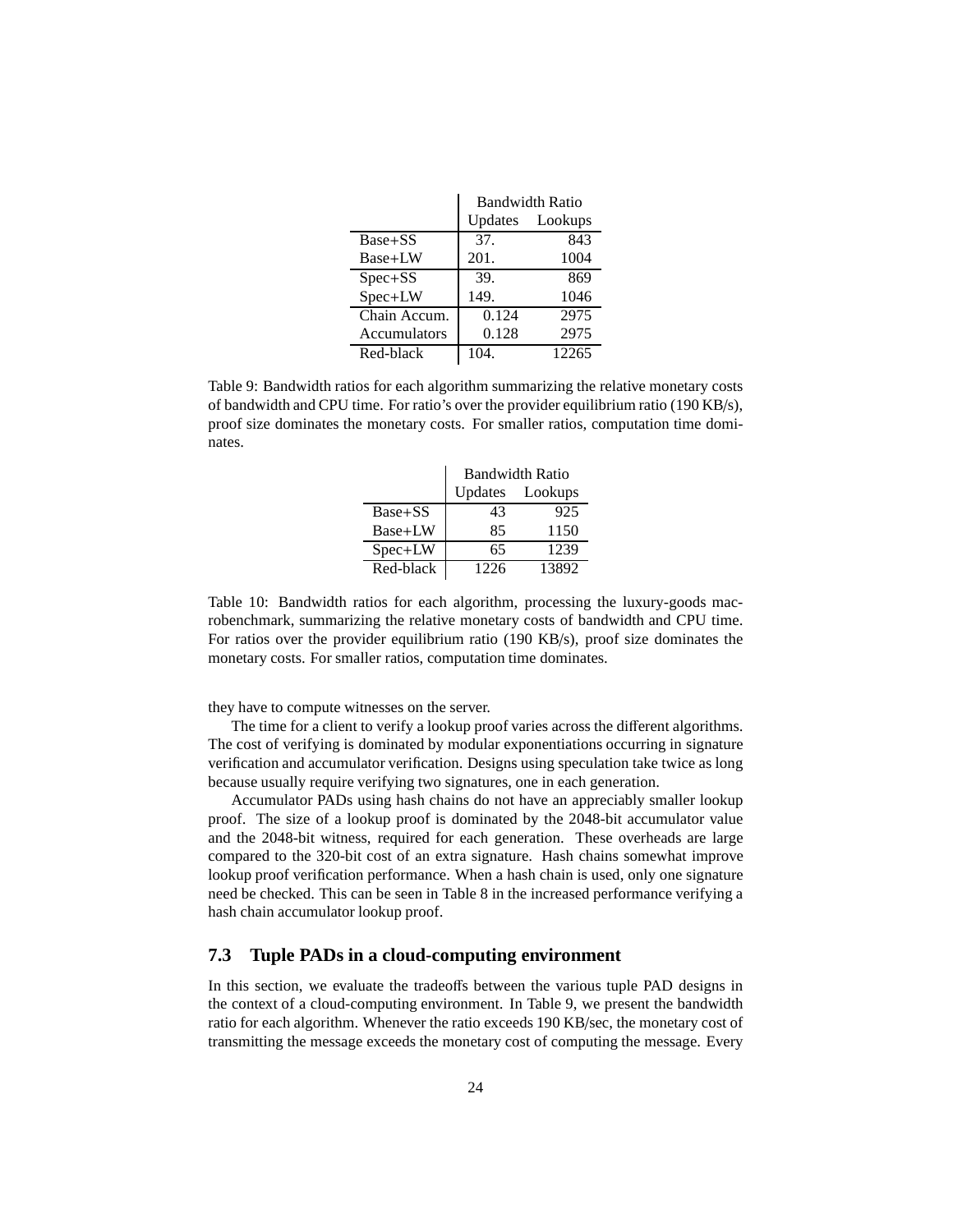

Figure 7: Amortized cost per lookup Figure 8: Amortized cost per lookup for for different PAD algorithms running the different PAD algorithms processing the growing benchmark on 10K keys. luxury-goods macrobenchmark.

implementation has a bandwidth ratio over 843 for lookups, meaning that at least 80% of the monetary costs of these algorithms will come from bandwidth of the reply, not the CPU time, disincentivizing us from porting our slower Python implementations to C++. These results also show that the majority of the monetary costs of a lookup are the bandwidth costs involved in sending the result.

The overall monetary cost of each algorithm depends on the relative ratio between updates and lookups. In Figure 7 we plot the costs per lookup across different lookup to update ratios for several algorithms. This plot illustrates the tradeoffs between the different algorithms. Except for the algorithms using accumulators, which never win, *every* other algorithm is the cheapest at some ratio of lookups to updates. In the case when there are high numbers of lookups per update, update costs becomes less important and the smaller response sizes of Base+LW and Spec+SS cause these algorithms to be preferable.

### **7.4 Accumulator tuple PAD costs**

We now take a closer look at RSA accumulators as a stand-alone entity used to authenticate a set of elements that are stored on an untrusted server. We examine their costs on the author, server, and clients. We compare the costs with simply signing each element in the set with a DSA signature, or bundling the elements into a Merkle tree and signing the tree root. This performance evaluation assumes the "112 bit security level," requiring 224-bit hashes, 240-bit prime representatives, and 2048-bit modulus operations. Note that we are comparing the costs to store a set, not a dictionary.

In theory, the advantage of RSA accumulators compared to signing each element separately is in saving the bandwidth required for an update. However, if witnesses are computed on the author and sent, no bandwidth is saved as 2048-bit witnesses are 6 times larger than 320-bit DSA signatures *and* take twice as long to compute. If witnesses are computed on the server, then an accumulator only makes sense when the cost of the time to compute witnesses is cheaper than the cost of the time and bandwidth required to individually sign and transmit each item, as in the tuple PAD designs. With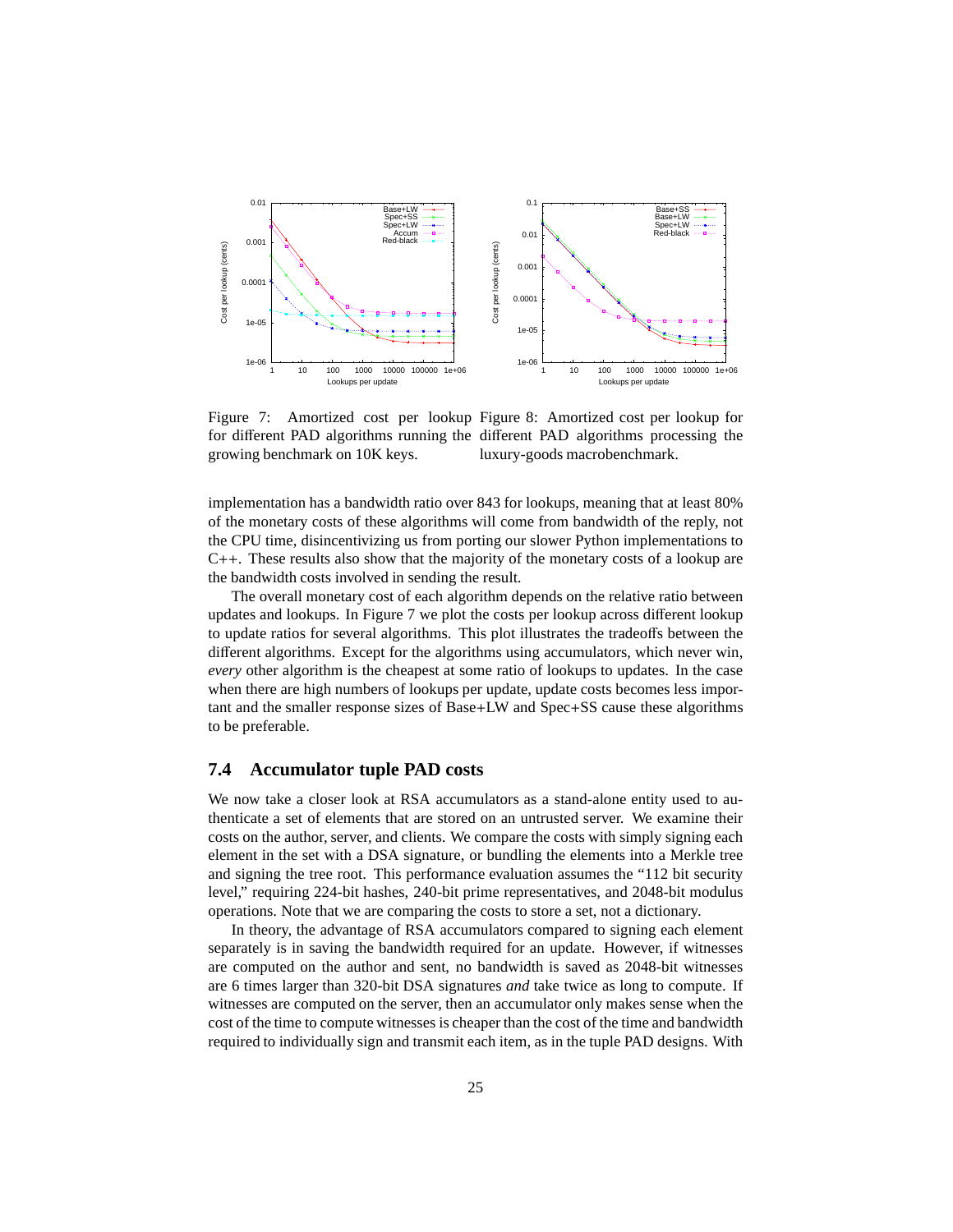Amazon and Google's prices for bandwidth and computation, it is 6 times cheaper to simply sign each tuple and avoid accumulators. Signing each tuple also offers lookup proof sizes 3 times smaller.

A membership proof in an RSA accumulator requires 4096 bits, 2048 bits to send the accumulator value and 2048 bits to send the witness; that is big enough to store over 18 224-bit hashes, capable of representing a path to any leaf in a Merkle tree of depth 17, which is sufficient to represent sets of up to 256k elements. RSA accumulators this big are glacially slow. Each update requires 10 minutes of CPU time for authorcomputed witnesses or 60 minutes for server-computed witnesses.

This analysis examined the tradeoffs of using accumulators for representing a static authenticated set. A DAD or PAD offers additional semantics, in particular, proof of non-membership and efficient updates. We can draw the same conclusions about the inefficiency of accumulators when used to implement a PAD or DAD from the results reported earlier in this section.

#### **7.5 Tuple conclusions**

We can reach several conclusions from our results. RSA accumulators are so expensive, from a CPU and bandwidth perspective, that we will never recover these costs. For PADs which are updated very frequently, red-black tree PADs clearly win. However, for more stable PADs with higher query rates, the tuple-based PAD structures, sans the RSA accumulator, become the preferable strategy. For workloads where a widely varying range of lookups per update might be expected, our full set of tuple PAD optimizations, including speculation, lightweight signatures, and superseding, seems to be an excellent strategy. For workloads where over 1000 lookups might be expected per update, the non-speculative tuple PAD, but with lightweight signatures, would seem to be the appropriate algorithm.

# **8 Macrobenchmark**

Now that we have done many microbenchmarks of the different PAD designs, we can analzye the performance and monetary costs of the different PAD algorithms when used to store a constantly changing set of values taken from a trace of e-commerce prices.

Our data set represents the selling prices of high-end luxury goods as offered by a number of vendors on the Internet. All price observations were made between January 1, 2009 and June 30, 2009 inclusive, representing 27 distinct dates. In total, 1,272 different items were found online for the three brands, on a total of 544 different web sites. In total, there are 38,391 different observations in the data set. Our data tracked the price of each item on each web site, forming 14,374 distinct keys in the PAD.<sup>8</sup>

Table 11 presents the performance of the different algorithms on this benchmark. This dataset is very different than our microbenchmarks. Most notably, it has a coarse

<sup>8</sup>Data provided by Glenn Kramer Consulting, LLC, representing actual brands and products monitored for an anonymous client, blinded and provided with client's permission.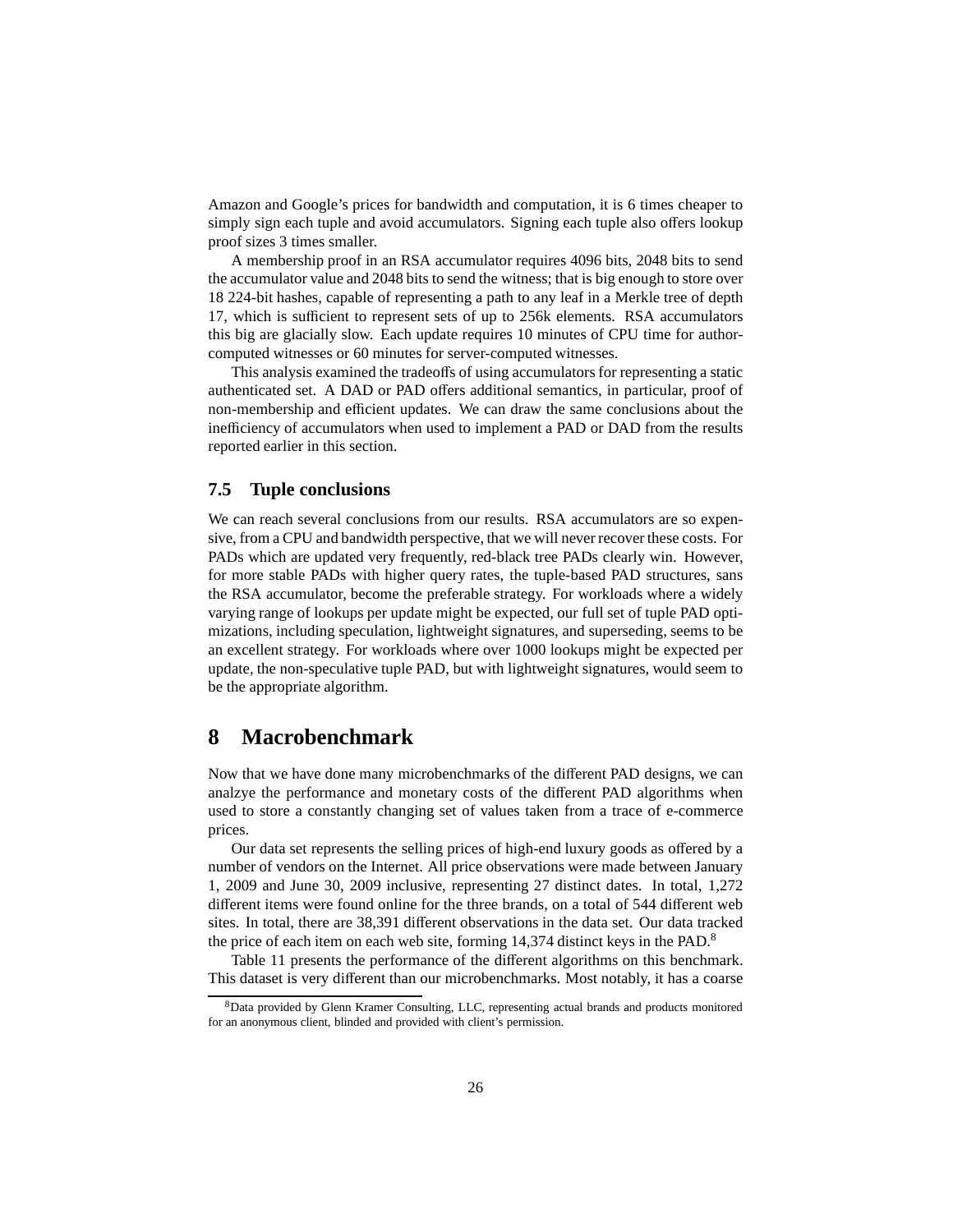|           | <b>Insert All</b> | Process All   | Size (KB) |       | Lookups   |
|-----------|-------------------|---------------|-----------|-------|-----------|
|           | Keys (sec)        | Updates (sec) | Update    | Proof | (per sec) |
| Base+SS   | 383.              | 57.           | 708       | 0.18  | 5354      |
| Base+LW   | 131.              | 44.           | 549       | 0.24  | 4838      |
| $Spec+LW$ | 142.              | 50.           | 460       | 0.42  | 2952      |
| Red-black | 1.84              | 1.44          | 149       | 1.59  | 9422      |

Table 11: Performance of different PAD algorithms on the macrobenchmark, including the total time on the author and server to insert six months of price data, the average size of an update and lookup proof, and the lookup rate.

granularity. 38K updates are contained in only 27 snapshots, leading to large update messages. Lookup performance is as fast as we saw before.

This dataset also demonstrates that the strengths of speculation occur when there are many snapshots and relatively few keys are modified in any one snapshot. In Section 4.2 we assumed only one update per snapshot, making the ideal epoch size  $O(\sqrt{n})$ . Here, when there are multiple updates per snapshot the ideal epoch size is  $\sqrt{n/K}$  when there are two generations and *K* updates per snapshot. For our macrobenchmark, this would result in an epoch length of 30 snapshots, more than the number of snapshots in our dataset and no speculation would occur at all. Rather than artificially extending our dataset and no opportunities we used an epoch size of  $6 \approx \sqrt{27}$  for our benchmarks, to demonstrate the advantages of speculation, which reduced the number of signature operations by 48%. Lightweight signatures were also very beneficial, reducing the number of public-key signatures by over 80%.

We also performed a cloud-computing monetary cost analysis of our algorithms over this data set. Bandwidth ratios are reported in Table 10 and the bandwidth ratios for lookup messages are within 20% of what we observed earlier in Tables 5 and 9 when running the growing benchmark. The update message bandwidth ratio for redblack trees is much larger than we saw in Table 5 because the message size has grown to include all of the updated keys, while the number of expensive digital signatures has remained the same.

In Figure 8 we plot the cost per lookup. In this dataset, the large number of changes per snapshot results in large per-update monetary costs which must be amortized over many messages before the smaller response sizes of tuple PADs reduces their overall costs.

From this, we can conclude that the red-black tree PAD (Sarnak-Tarjan, cacheeverywhere) is the preferred PAD algorithm until the query rate exceeds roughly 5000 lookups per update. Only then do the tuple PAD structures become more cost effective, with the simpler "base+SS" strategy (no speculation or lightweight signatures; just superseding) ultimately winning only when the query rate exceeds 25K lookups/update.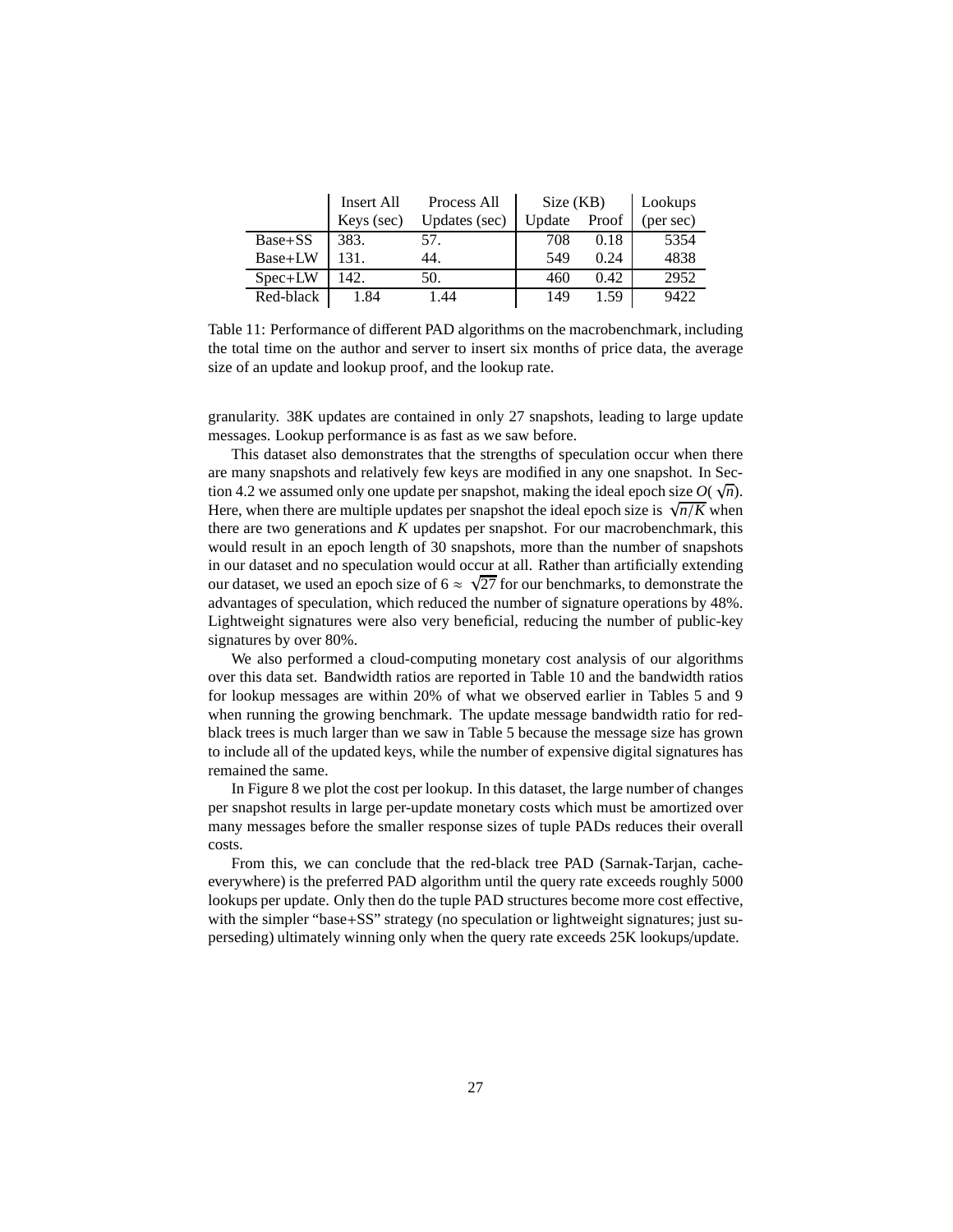# **9 Scalability**

We expect that the server, in our system, may well be called upon to scale to run on large clusters and support much higher insertion and query rates. This section considers scalability issues for such environments and how our algorithms could be modified to run faster in such environments.

**Faster server insertion rates.** Keys exist in a large key space. We can partition that key space across a large cluster of machines, with each server responsible for only a fraction of the key space (much as is standard practice in distributed hash table implementations). Each server then maintains that fraction of the PAD. Assuming keys are uniformly distributed across the key space, each server should see a uniform fraction of the load. To guarantee this uniformity, keys could be hashed before being stored in the PAD.

For any tuple PAD implementation, without RSA accumulators, this split is quite natural. Different servers can be responsible for different key ranges, allowing for excellent scalability. For tree PADs, each server would be responsible for a different subtree, but coordination would be required for changes to the shared top levels of the tree.

**Faster client query rates.** Client queries require no mutation of state on the server. As such, server state may be arbitrarily replicated to support larger client query rates. This would require inbound mutation operations from authors to be distributed to each replica responsible for any given key.

Lots of snapshots. While some measure of coordination is required, as above, to handle the most current version of a PAD, older versions are static. In a large server cluster, older snapshots can be replicated onto dedicated machines. Any given range of keys from any given snapshot can be stored on multiple, different servers, allowing for excellent scalability both in terms of storage capacity and supported client query rates.

Faster authors. Presently, we assume that the "author" is running on a single computer, but we could imagine a large number of machines, sharing the author's crypto key material, concurrently authoring a PAD. Assuming the server is ready to support the higher insertion rate, as above, the challenge is to coordinate all the author nodes. For modest scalability, a single-threaded author can controls the tree or tuple layout, delegating expensive cryptographic computations to other nodes in its cluster. If DSA signatures are used, latency can be further reduced by having author nodes partially precompute signatures [25].

For broader scaling, the author nodes could follow a partitioning strategy, similar to that described for the server. Again, this partitioning is quite natural with tuple PADs and will require coordination of the higher layers in the tree for tree PADs.

# **10 Selecting and tuning the right algorithm**

Our space and time benchmarks were collected on a specific machine with a specific set of cryptographic parameters, including 2048-bit DSA signatures, and 28-byte keys, values, and hashes. Obviously, our measurements would be different had we used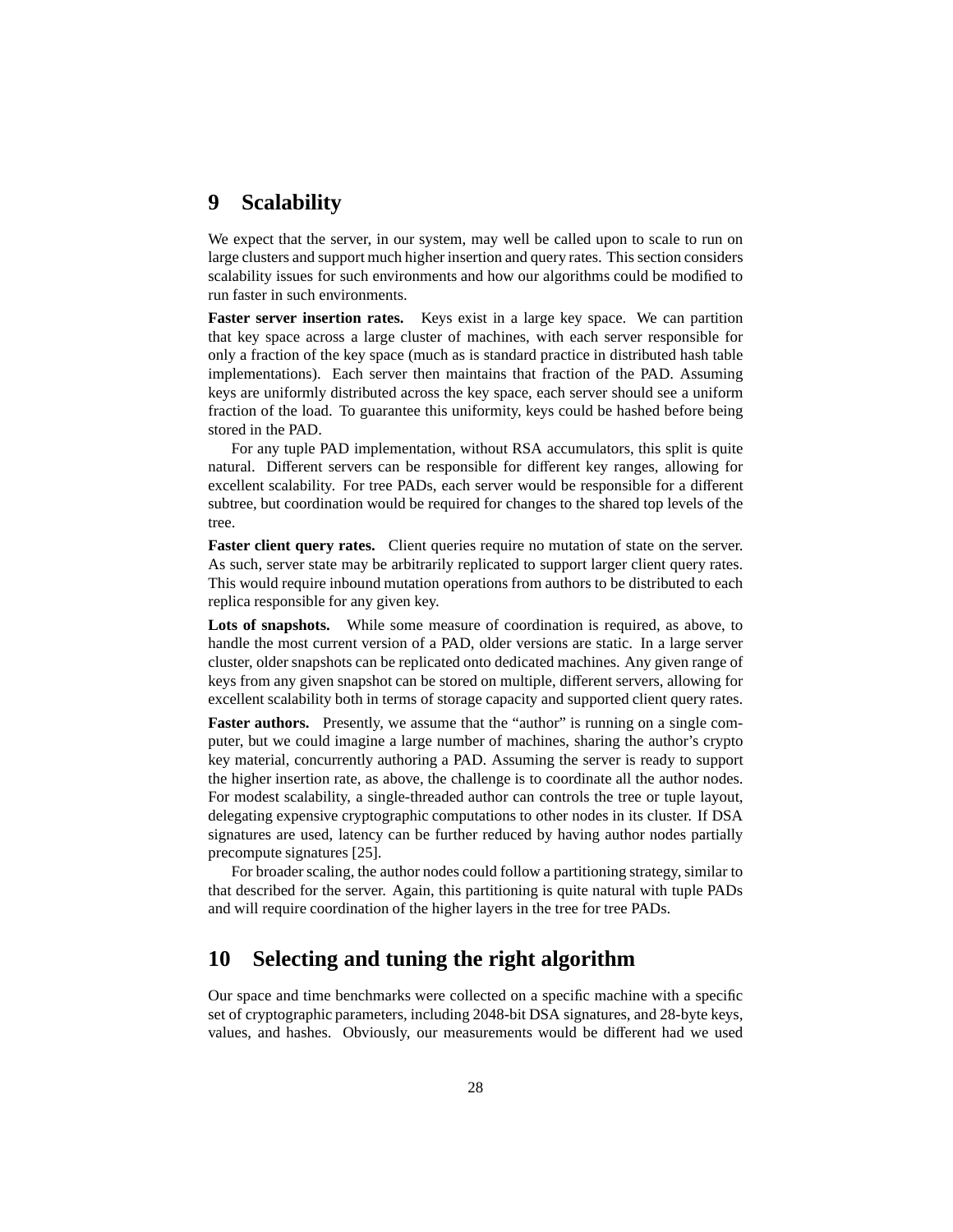different cryptographic algorithms, chosen different cryptographic parameters, different key and value sizes, or if cryptographic operations were cheaper (e.g., through cryptographic accelerators). Without needing to re-run our benchmark runs, we can extrapolate our results to cover a variety of scenarios:

**If bandwidth gets cheaper faster than CPU get cheaper,** then provider equilibrium ratios will increase. The monetary costs of an algorithms whose bandwidth ratio is less than the old provider equilibrium ratio will change much less than algorithms whose bandwidth ratio is much higher. If, for example, bandwidth got ten times cheaper, then from Table 9, we could conclude that accumulators and red-black trees, which have bandwidth-intensive lookups, would be disproportionately affected. New prices for lookups and updates could be computed by adapting the numbers in Tables 7 and 8 and red-black trees would be cheaper than tuple-pads at ratios up to 200 lookup per update, rather than 15.

**If CPU gets cheaper faster than bandwidth get cheaper,** a similar analysis applies. In this case, the provider equilibrium ratios will decrease. Tables 9 and 5 shows which algorithms are CPU-intensive, with low bandwidth ratios, that would be disproportionately affected. If, for example, a cloud computing provider sold CPU for one tenth the cost of Amazon while charging the same for bandwidth, a tree PAD caching on the median layer would become more appealing compared the cache everywhere strategy, since the cost of recomputing the hashes becomes comparatively cheaper, allowing us to use less RAM (See Section 6.2 and Table 4). The bandwidth costs would be identical.

**If cryptography was ten times cheaper,** whether from hardware cryptographic accelerators, faster elliptic curve signature algorithms, or any other cause, crypto overheads would drop from their current 50%–90% fraction of CPU costs to 10%–50%, resulting in an overall increase in performance of the different algorithms by 80%–420%. The now-lower crypto overheads would offer the opportunity for additional performance benefits by rewriting Python code into C++.

**If elliptic curve signatures were used,** nothing would change for the server. ECDSA signatures of the same security strength as regular DSA signatures are exactly the same size, so the bandwidth costs would not change. They're faster to compute, but that expense is undertaken by the author, not the server.

**If smaller keys were stored in the PAD,** which could be stored directly rather than first being hashed, lookup proofs in tree-based PADs would have a comparative advantage, as their lookup proofs include a key and two hashes for each node of the  $O(\log n)$ expected nodes in the path from the root. In the case of a stock ticker, where keys could easily be encoded as 8 byte strings, instead of the 28-byte hashes that were used in our benchmarking, we would expect red-black tree lookup proofs to drop from 1.2 KB to 0.95 KB, while tuple PADs would decrease by only 40 bytes if no speculation is used and  $40 \cdot C$  bytes if speculating with *C* generations.

**If more than 10K keys are stored in the PAD,** tuple PAD updates would become more expensive in CPU time and bandwidth, following the  $O(n)$  or  $O(C \sqrt[n]{n})$  big-O expectation. Tree PAD updates would require almost the same CPU time, because the  $O(1)$  signature computation dominates the  $O(\log n)$  tree update operations. Red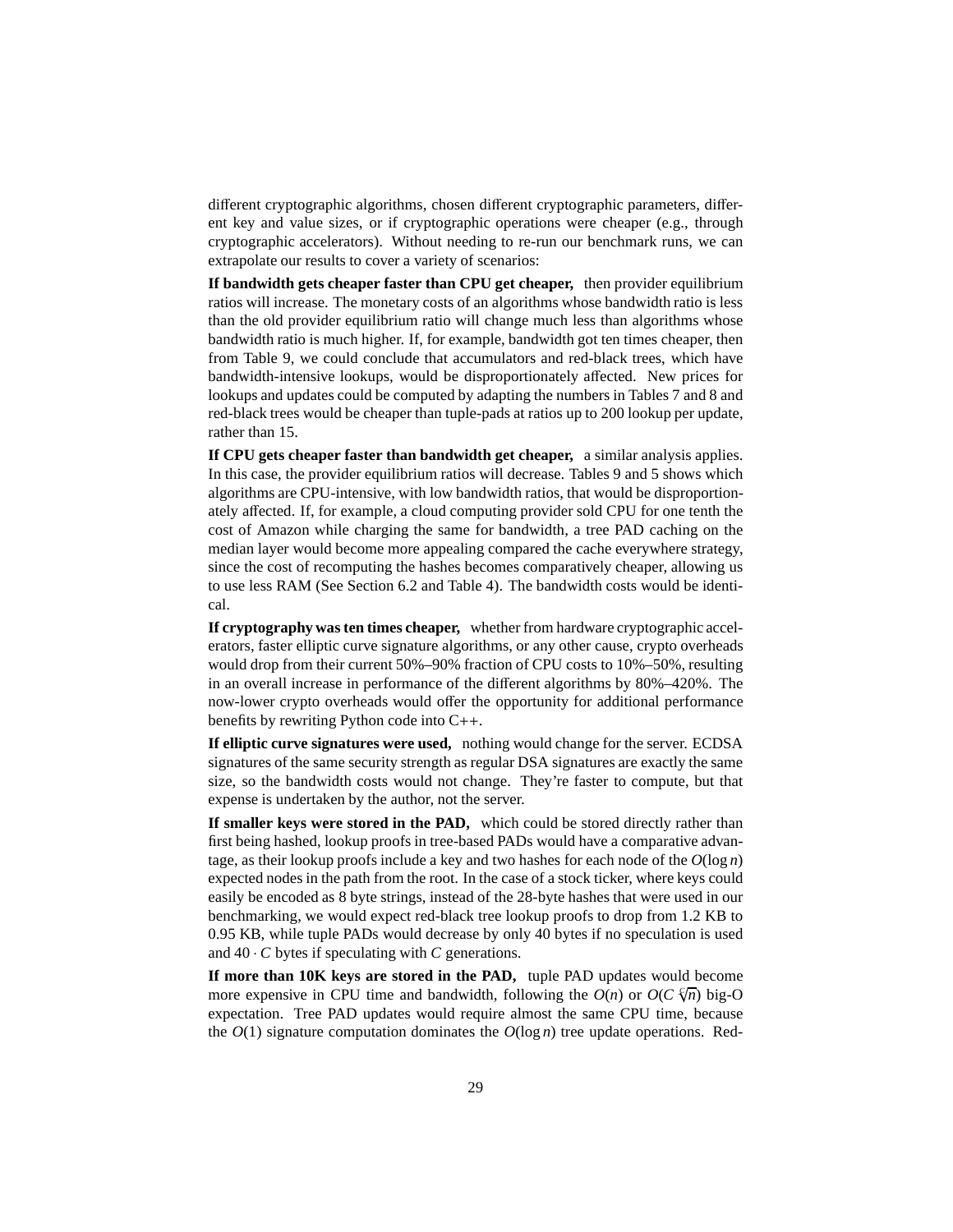black tree PAD lookup proofs would grow by about 340 additional bytes each time the keycount increases by an order of magnitude, 1.53 KB for 100K keys, and 1.87 KB for 1M keys.

# **11 Conclusion**

Our analysis considered two very different structures for implementing persistent authenticated dictionaries: those based on Merkle tree-like data structures and those based on independently signed "tuples." We implemented Merkle trees based on skiplists, treaps, and red-black trees, along with four different strategies for how to share related state across different versions of the trees. We implemented tuples, based on our prior designs, including a variety of optimizations that we proposed, and adding a new design and implementation with RSA accumulators to improve the asymptotic efficiency of our tuple design.

These algorithms make a variety of different tradeoffs between computation, bandwidth, and storage. Our strategy of converting all of these units into monetary costs, based on commodity pricing from Amazon and Google, offered useful insight into which algorithms are preferable under which conditions. Most notably, we conclude that the fixed costs of RSA accumulators dwarf their asymptotic benefits, making them unsuitable for production use. We conclude that red-black trees, implemented with Sarnak and Tarjan's versioning strategy, and caching subtree authenticators at every node for every version, is the optimal strategy for PADs experiencing frequent updates. However, when the query rate grows much larger than the update rate, our tuple PAD strategies, with our full suite of optimizations, seem to be the preferable strategy.

We have a number of directions to consider in future work. We will pursue algorithmic extensions to PADs to better support multiple, mutually-untrusting authors. We will also examine extensions to integrate privacy features together with PADs.

Given our flexible software implementation of so many different PAD variations, we intend to pursue applications of our data structures toward more concrete problems, such as building robust file storage above potentially untrusted storage like Amazon's S3 service. We also intend to release our code under a suitable open-source license.

# **References**

- [1] G. Adelson-Velskii and E. M. Landis. An algorithm for the organization of information. *Proceedings of the USSR Academy of Sciences*, 146:263–266, 1962.
- [2] A. Anagnostopoulos, M. T. Goodrich, and R. Tamassia. Persistent authenticated dictionaries and their applications. In *International Conference on Information Security (ISC)*, pages 379–393, Seoul, Korea, Dec. 2001.
- [3] A. Anderson and T. Ottmann. Faster uniquely represented dictionaries. In *Proceedings of the 32nd Annual Symposium on Foundations of Computer Science (SFCS)*, pages 642–649, San Juan, Puerto Rico, Oct. 1991.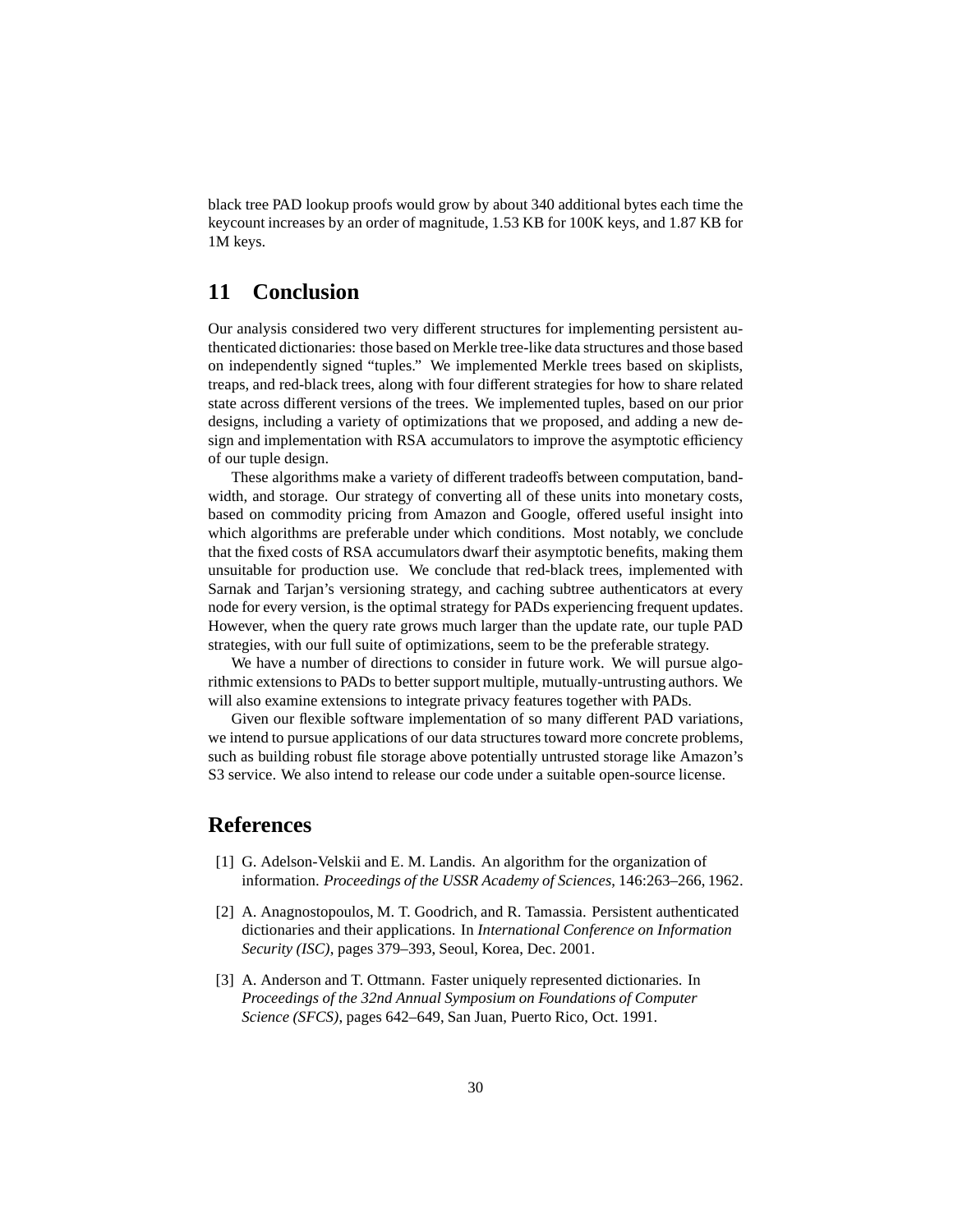- [4] C. R. Aragon and R. G. Seidel. Randomized search trees. In *Proceedings of the 30th Annual Symposium on Foundations of Computer Science (SFCS)*, pages 540–545, Oct. 1989.
- [5] P. Bagwell. Fast functional lists, hash-lists, deques and variable length arrays. In *In Implementation of Functional Languages, 14th International Workshop*, page 34, Madrid, Spain, Sept. 2002.
- [6] N. Bari and B. Pfitzmann. Collision-free accumulators and fail-stop signature schemes without trees. In *EuroCrypt*, pages 480–494, Konstanz, Germany, May 1997.
- [7] J. Benaloh and M. de Mare. One-way accumulators: a decentralized alternative to digital signatures. In *Workshop on the Theory and Application of Cryptographic Techniques on Advances in Cryptology (EuroCrypt '93)*, pages 274–285, Lofthus, Norway, May 1993.
- [8] G. E. Blelloch and M. Reid-Miller. Fast set operations using treaps. In *Proceedings of the Tenth Annual ACM Symposium on Parallel Algorithms and Architectures (SPAA)*, pages 16–26, Puerto Vallarta, Mexico, June 1998.
- [9] G. S. Brodal. Partially persistent data structures of bounded degree with constant update time. *Nordic Journal of Computing*, 3(3):238–255, 1996.
- [10] J. Camenisch and A. Lysyanskaya. Dynamic accumulators and application to efficient revocation of anonymous credentials. In *CRYPTO '02*, pages 61–76, Santa Barbara, CA, Aug. 2002.
- [11] S. A. Crosby and D. S. Wallach. Super-efficient aggregating history-independent persistent authenticated dictionaries. In *Proceedings of ESORICS 2009*, pages 671–688, Saint Malo, France, Sept. 2009.
- [12] K. Fu, M. F. Kaashoek, and D. Mazières. Fast and secure distributed read-only file system. *ACM Transactions on Compututer Systems*, 20(1):1–24, 2002.
- [13] B. Gassend, G. Suh, D. Clarke, M. Dijk, and S. Devadas. Caches and hash trees for efficient memory integrity verification. In *The 9th International Symposium on High Performance Computer Architecture (HPCA)*, Anaheim, CA, Feb. 2003.
- [14] M. Goodrich, R. Tamassia, and A. Schwerin. Implementation of an authenticated dictionary with skip lists and commutative hashing. In *DARPA Information Survivability Conference* & *Exposition II (DISCEX II)*, pages 68–82, Anaheim, CA, June 2001.
- [15] M. T. Goodrich, R. Tamassia, and J. Hasic. An efficient dynamic and distributed cryptographic accumulator. In *Proceedings of the 5th International Conference on Information Security (ISC)*, pages 372–388, Sao Paulo, Brazil, Sept. 2002.
- [16] J. Gray and F. Putzolu. The 5 minute rule for trading memory for disc accesses and the 10 byte rule for trading memory for cpu time. *SIGMOD Rec.*, 16(3):395–398, May 1987.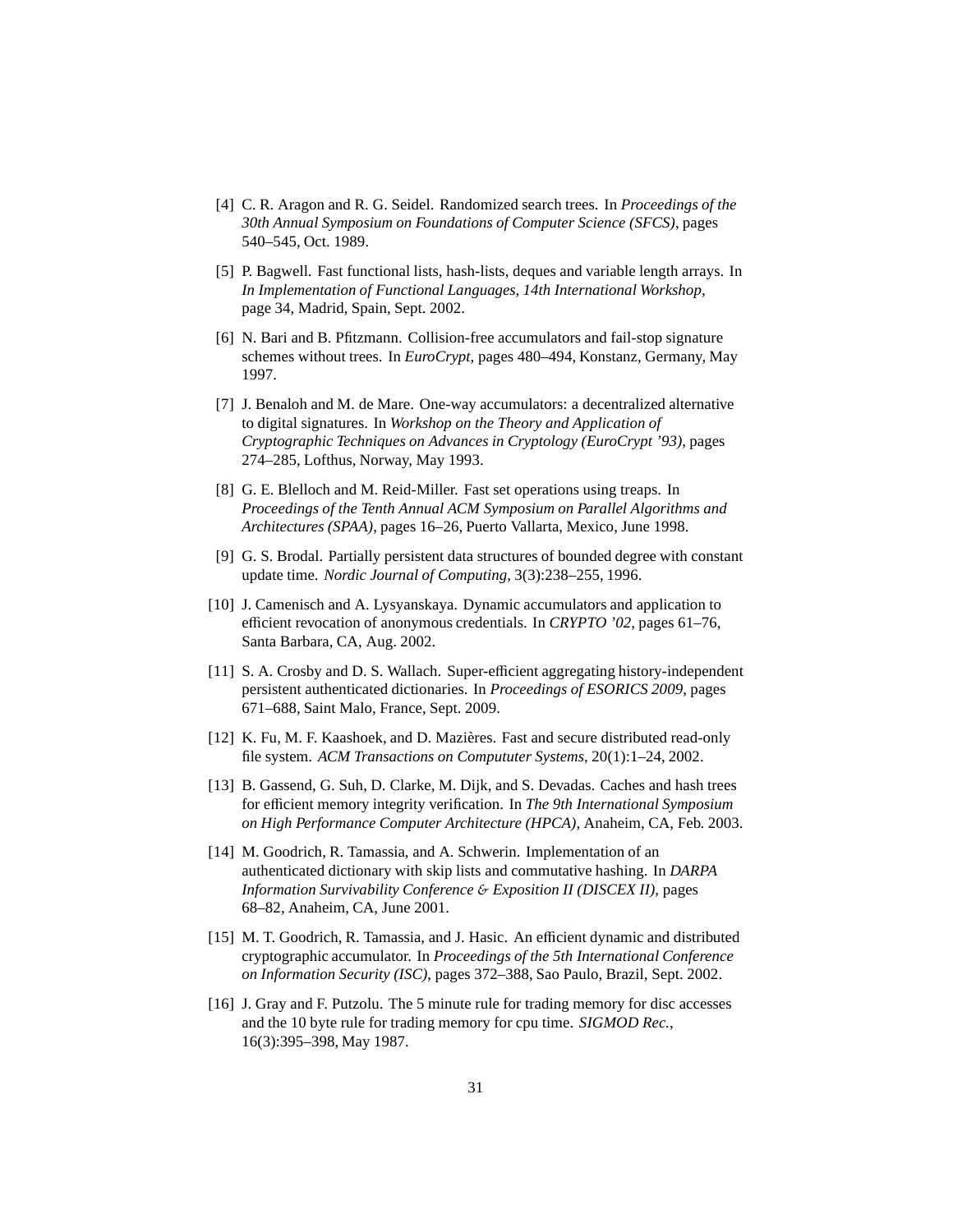- [17] L. J. Guibas and R. Sedgewick. A dichromatic framework for balanced trees. In *Proceedings of the 19th Annual Symposium on Foundations of Computer Science (SFCS)*, pages 8–21, Oct. 1978.
- [18] H. Kaplan. Persistent data structures. In D. Mehta and S. Sahni, editors, *Handbook on Data Structures and Applications*. CRC Press, 2001.
- [19] P. C. Kocher. On certificate revocation and validation. In *International Conference on Financial Cryptography (FC '98)*, pages 172–177, Anguilla, British West Indies, Feb. 1998.
- [20] J. Li, M. Krohn, D. Mazières, and D. Shasha. Secure untrusted data repository (SUNDR). In *Operating Systems Design* & *Implementation (OSDI)*, San Francisco, CA, Dec. 2004.
- [21] R. C. Merkle. A certified digital signature. In *CRYPTO '89*, pages 218–238, Santa Barbara, CA, 1989.
- [22] S. Micali. Efficient certificate revocation. Technical Report TM-542b, Massachusetts Institute of Technology, Cambridge, MA, 1996. http://www.ncstrl.org:8900/ncstrl/servlet/search?formname=detail\&id=oai% 3Ancstrlh%3Amitai%3AMIT-LCS%2F%2FMIT%2FLCS%2FTM-542b.
- [23] D. Micciancio. Oblivious data structures: Applications to cryptography. In *Proceedings of the 29th Annual ACM Symposium on Theory of Computing (STOC)*, pages 456–464, El Paso, Texas, May 1997.
- [24] A. Muthitacharoen, R. Morris, T. Gil, and B. Chen. Ivy: A read/write peer-to-peer file system. In *USENIX Symposium on Operating Systems Design and Implementation (OSDI '02)*, Boston, MA, Dec. 2002.
- [25] D. Naccache, D. M'Raihi, S. Vaudenay, and D. Raphaeli. Can DSA be improved? Complexity trade-offs with the digital signature standard. In *EuroCrypt*, pages 77 – 85, Perugia, Italy, May 1994.
- [26] M. Naor and K. Nissim. Certificate revocation and certificate update. In *USENIX Security Symposium*, San Antonio, TX, Jan. 1998.
- [27] M. Naor and V. Teague. Anti-presistence: history independent data structures. In *Proceedings of the Thirty-Third Annual ACM Symposium on Theory of Computing (STOC)*, pages 492–501, Heraklion, Crete, Greece, July 2001.
- [28] NIST Special Publication 800-57. *Recommendation for Key Management — Part 1: General*. National Institute for Standards and Technology, Mar. 2007.
- [29] C. Okasaki. *Purely Functional Data Structures*. Cambridge University Press, 1999.
- [30] C. Papamanthou, R. Tamassia, and N. Triandopoulos. Authenticated hash tables. In *ACM Conference on Computer and Communications Security (CCS '08)*, pages 437–448, Alexandria, VA, Oct. 2008.